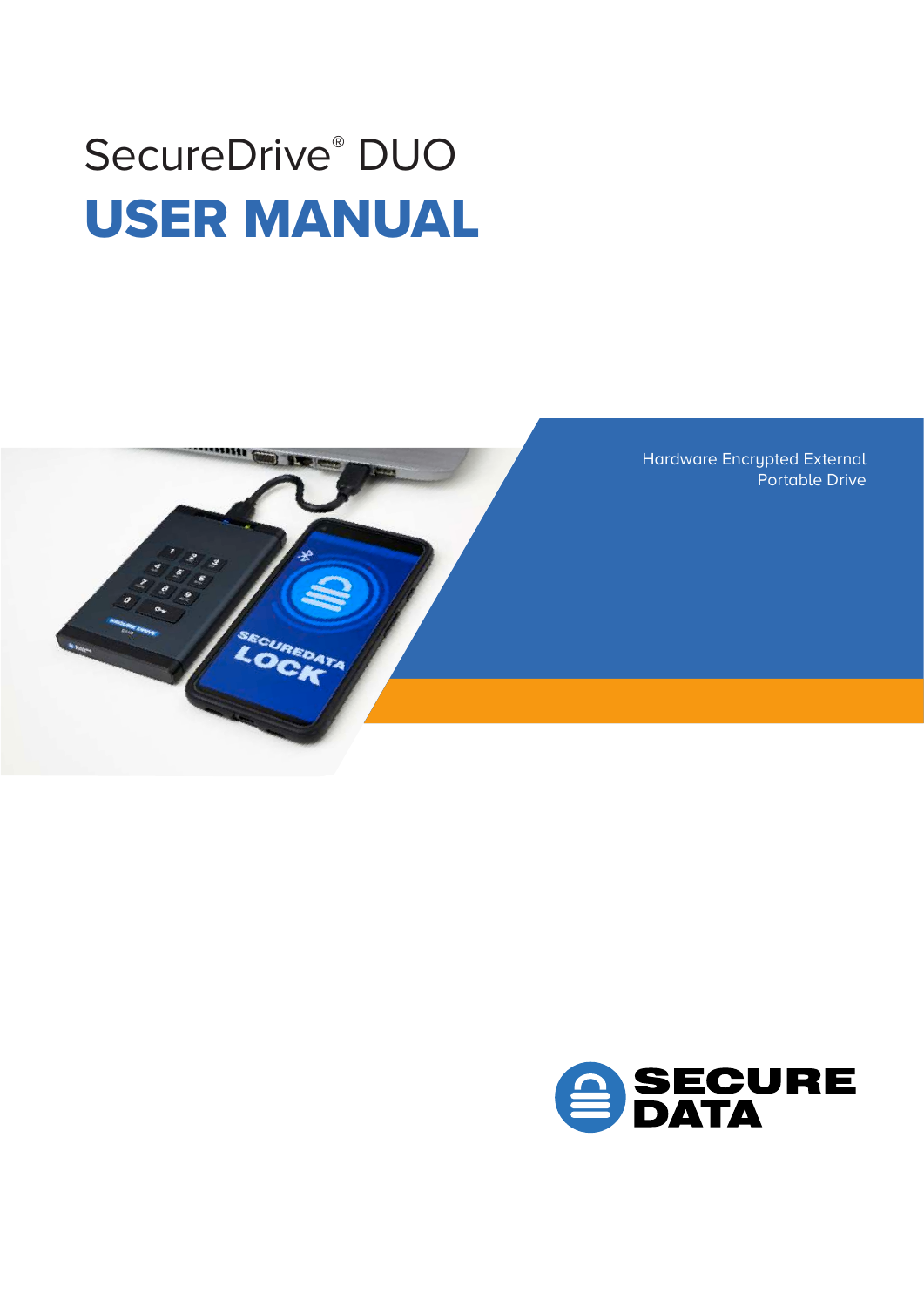# **TABLE OF CONTENTS**

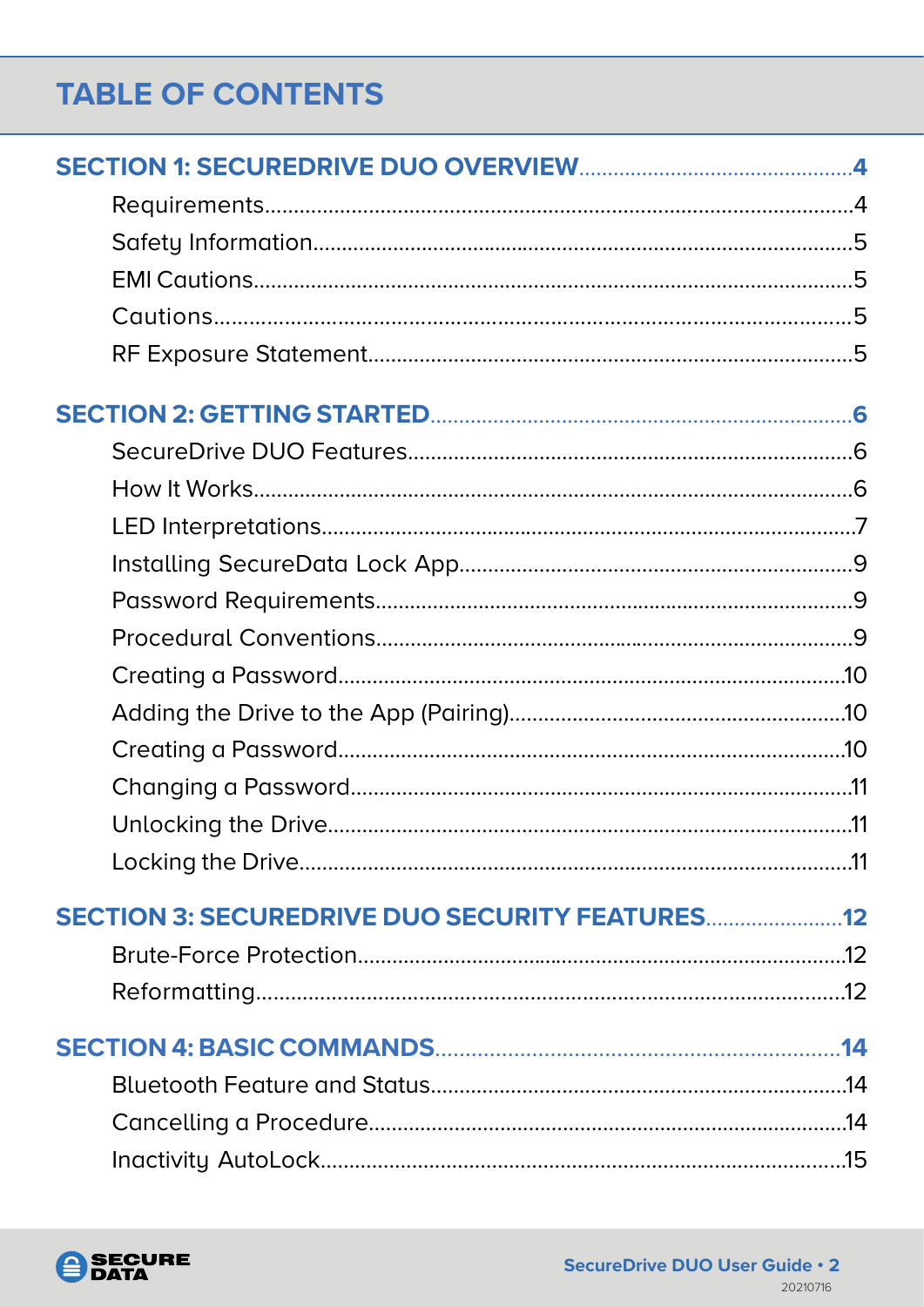| <b>SECTION 5: COMMAND QUICK REFERENCE CHARTS</b> | 22 |
|--------------------------------------------------|----|

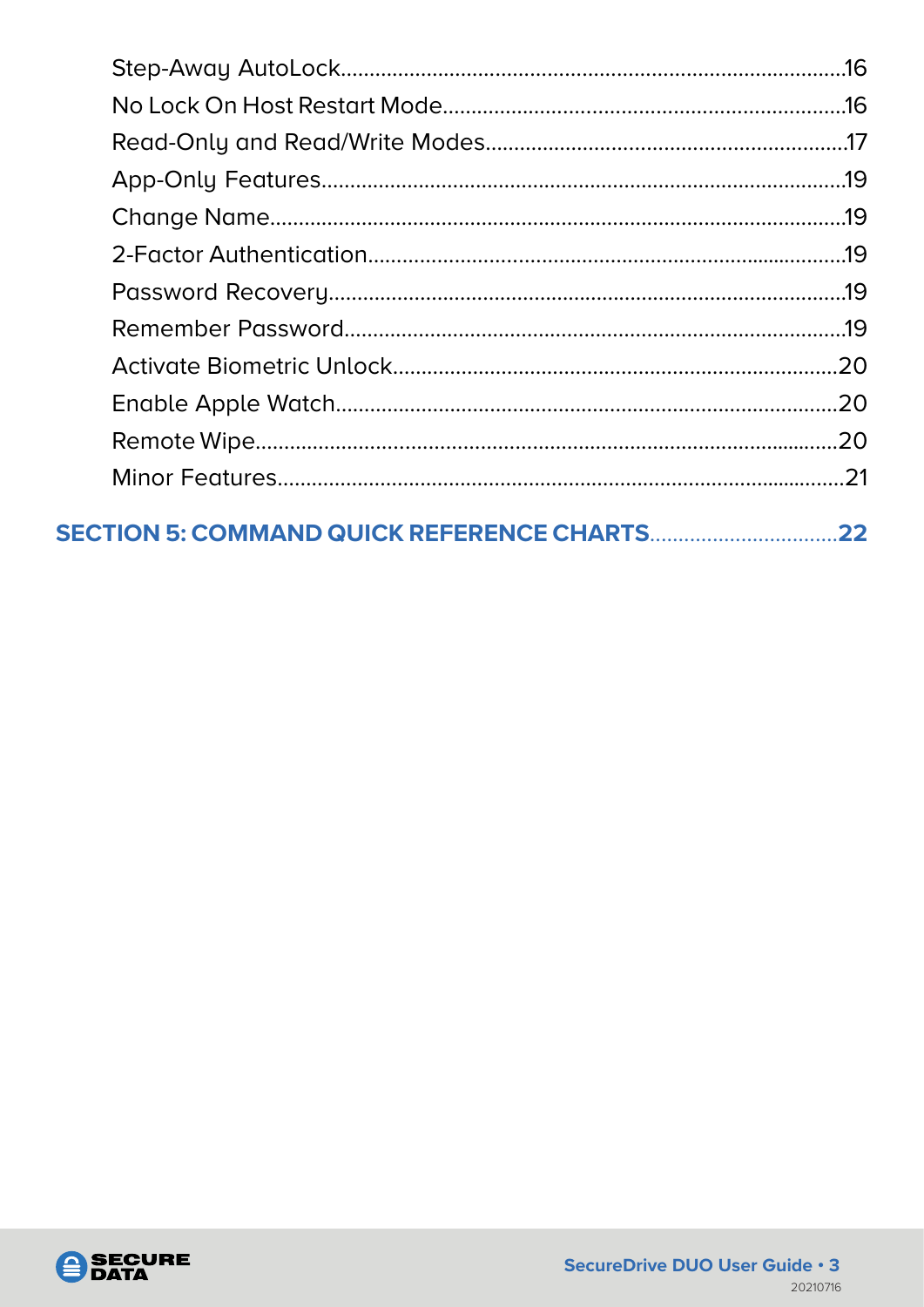# <span id="page-3-0"></span>**SECTION 1: SECUREDRIVE DUO OVERVIEW**

Thank you for purchasing the SecureDrive DUO External Portable Drive ('Drive' hereafter). This drive combines both user-authentication features of our SecureDrive KP and BT models. It's an easy-to-use, hardware-encrypted USB 3.0/3.1 gen 1/3.2 gen1 external drive that is unlocked via the onboard alphanumeric keypad or wirelessly by a smartphone app.

The Drive uses militaru grade XTS-AES 256-bit hardware encruption, which encrupts all data stored on it in real time. It works on all computer and embedded systems that support standard USB protocol. If your Drive is lost or stolen, rest assured that all data on it is protected and cannot be accessed without entering the password via the onboard keypad or the mobile app.

The Drive must be configured with a password prior to use, making it perfect for personal and business use and ideal for such regulated industries as healthcare, legal, corporate, and government.

Your Drive has Cloud Backup (one-month free trial subscription) with built-in DriveSecurity® antivirus features installed. DriveSecurity is a one-year free license beginning on the date the drive is first used. For more information, please contact Technical Support at **support@securedrive.com**.

#### **Requirements**

The Drive must be connected to a computer for access. It works on Windows, Mac, Android, Linux, and Chrome operating systems, or any embedded system supporting USB 2.0, minimum.

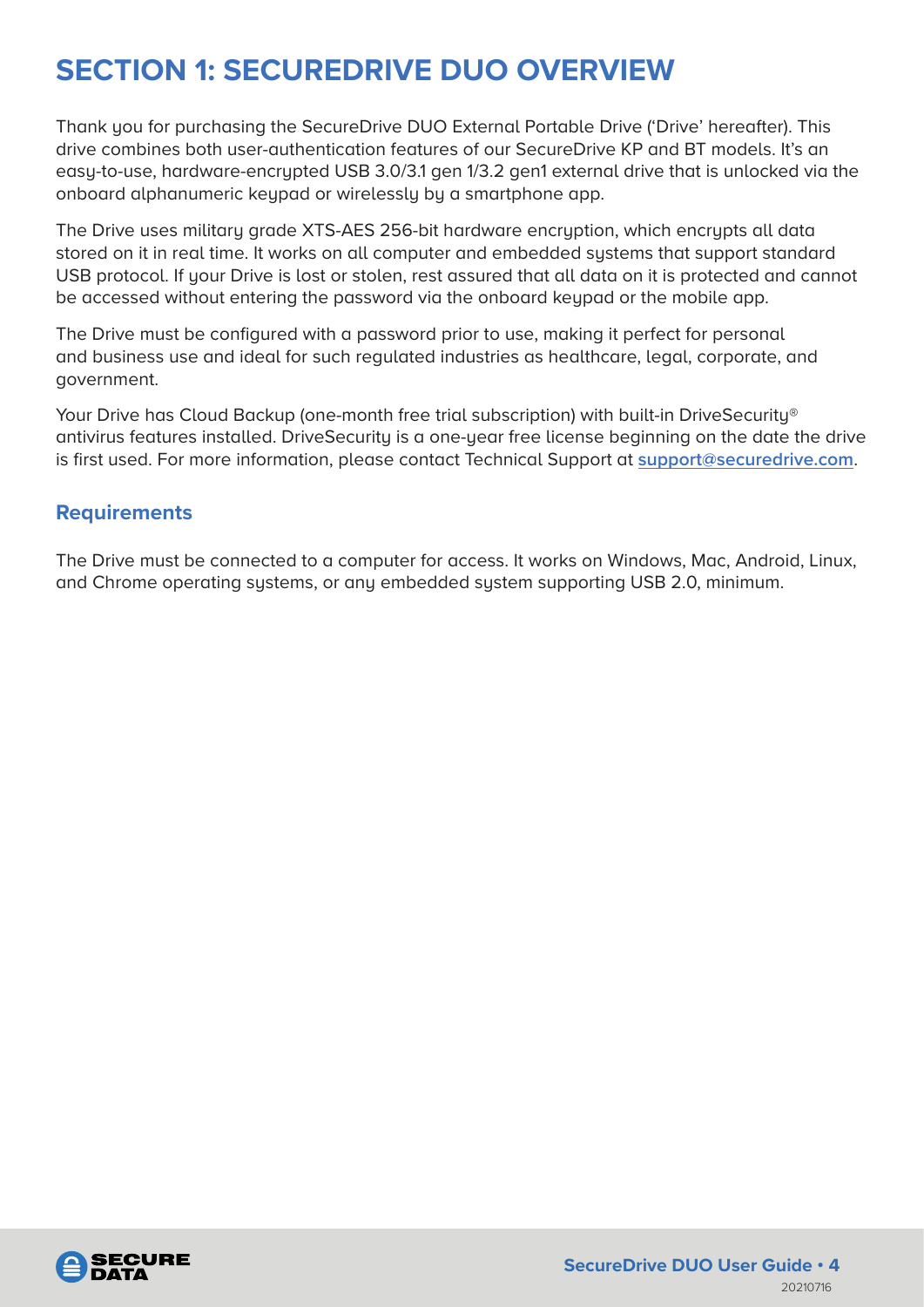# <span id="page-4-0"></span>**Safety Information**

This icon  $\Box$  indicates important information regarding safety of the product. Please be mindful of these messages. Contact Technical Support if you have questions.



- **A** Resetting the Drive deletes all stored data as well as all passwords and settings.
- **A** Forgetting your password renders the Drive inaccessible. There is no 'backdoor.'



#### **EMI Cautions**

This equipment has been tested and found to comply with the limits for a Class B digital device, pursuant to part 15 of the FCC Rules. These limits are designed to provide reasonable protection against harmful interference in a residential installation. This equipment generates, uses, and can radiate radio frequency energy and, if not installed and used in accordance with the instructions, may cause harmful interference to radio communications. However, there is no guarantee that interference will not occur in a particular installation.

If this equipment does cause harmful interference to radio or television reception—which can be determined by turning the equipment off and on—the user should try to correct the interference by one or more of the following measures:

- Reorient or relocate the receiving antenna.
- Increase the separation between the equipment and receiver.
- Connect the equipment to an outlet on a circuit different from that to which the receiver is connected.
- Consult the dealer or an experienced radio or TV technician for help.

#### **Cautions**

Changes or modifications not expressly approved by the party responsible could void the user's authority to operate this device. The normal function of the product may be disturbed by strong electromagnetic interference. If so, simply reset the product to resume normal operation by following the instruction manual. If you are unable to resume functions, please use the product in another location.

This device complies with part 15 of the FCC Rules. Operation is subject to the following two conditions:

(1) This device may not cause harmful interference, and (2) this device must accept any interference received, including interference that may cause undesired operations.

#### **RF Exposure Statement**

This equipment complies with FCC radiation exposure limits set forth for an uncontrolled environment.

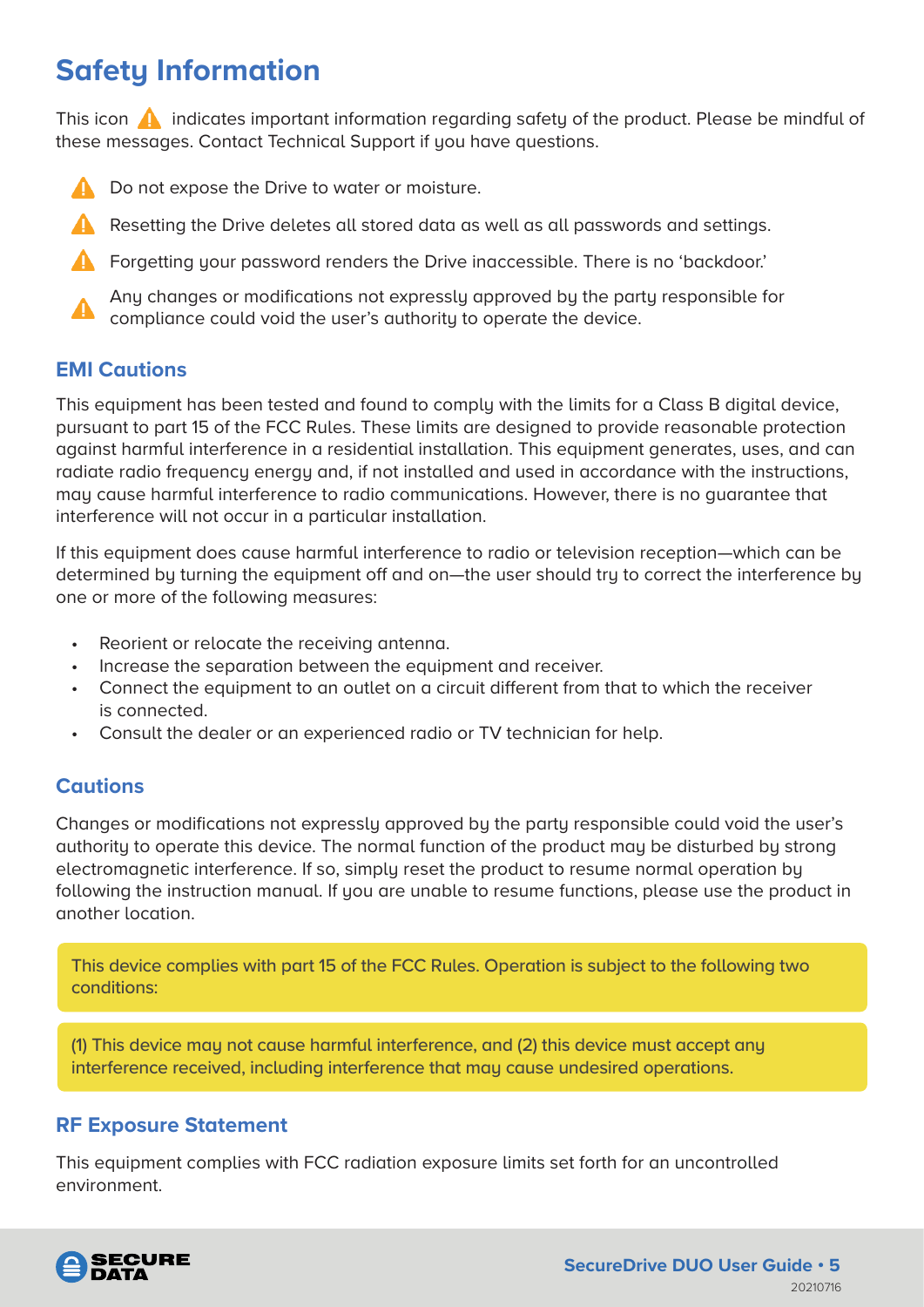# <span id="page-5-0"></span>**SECTION 2: GETTING STARTED**

#### **SecureDrive DUO Features**





#### **How It Works**

The SecureDrive DUO External Portable Drive combines the security features of our KP and BT models. It features an onboard, alphanumeric keypad and Bluetooth that can be paired with a mobile device through the SecureData Lock app.

Most commands can be entered through both the keypad and app features, though the user has access to all features using either. For specific information, please read further in this section and Section 4: Basic Commands below to see app- and keypad-specific commands.

**NOTE:** When using the keypad, you have 10 seconds to complete each step before the Drive times out.

**NOTE:** When using the app, the keypad is mostly disabled, except for the  $Q_{\text{m}}$  button, as detailed below.

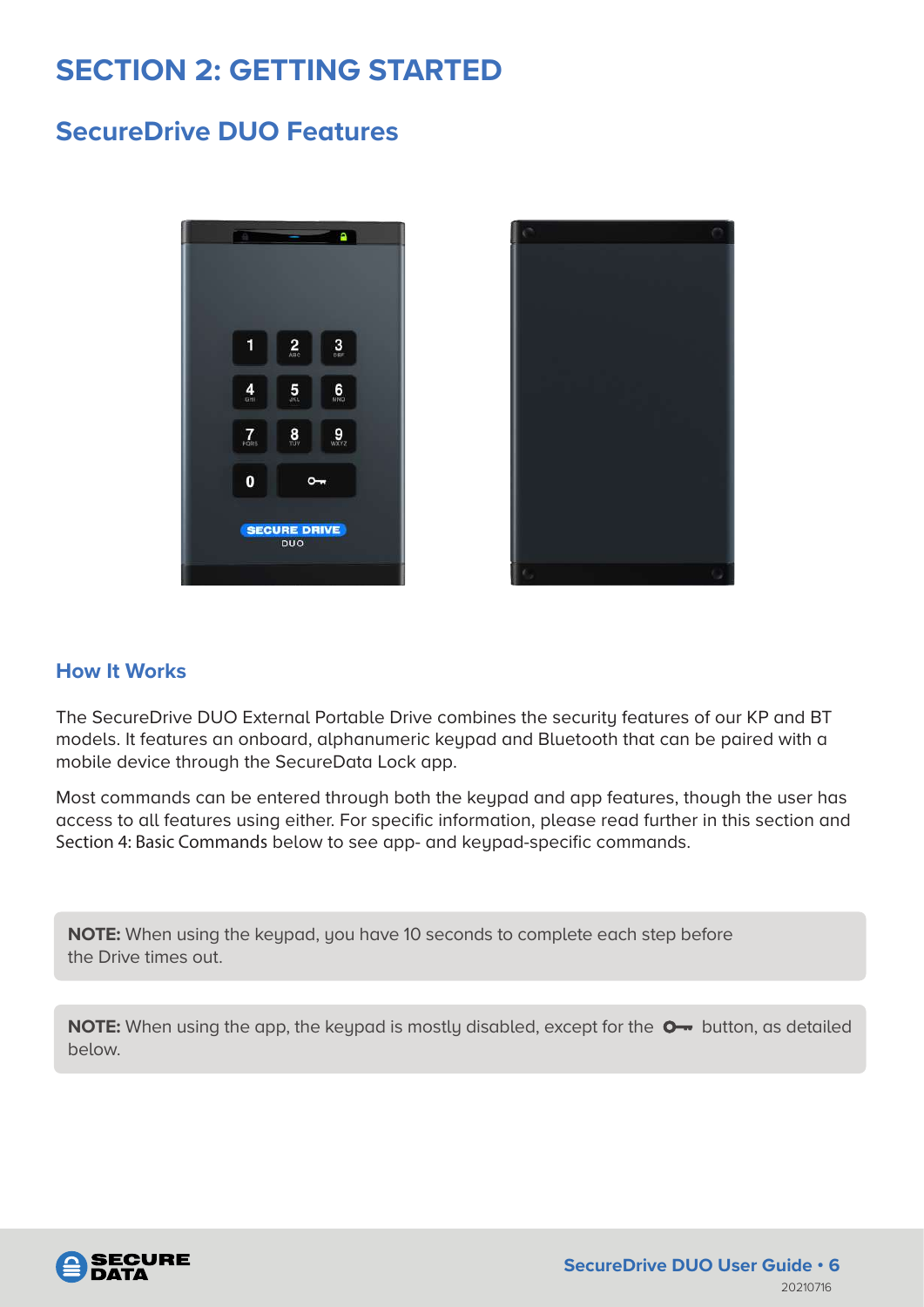#### <span id="page-6-0"></span>**LED Interpretations**

LED displays on the Drive are interpreted here by colored icons.

#### **On the Drive**

| <b>LED</b>                                       | <b>Meaning</b>                                                                                 |
|--------------------------------------------------|------------------------------------------------------------------------------------------------|
| (green and blue alternating blinks)              | User password does not exist                                                                   |
| (momentarily, in that order)                     | Plugged into computer; momentary LED test                                                      |
|                                                  | Locked                                                                                         |
| 台                                                | Locked, ready for the user password or Bluetooth is<br>active. Keypad disabled (fast blinking) |
| (half lit)                                       | Unlocked; or Drive is in No Lock On Host Restart<br>mode                                       |
| $\Box$                                           | Settings mode; ready for keypad input                                                          |
|                                                  | Plugged into a computer and unlocked                                                           |
| --                                               | Ready for new User password through keypad input                                               |
|                                                  | Ready for new password confirmation through<br>keypad input                                    |
| (slowly blinking)                                | Drive is in read-only mode                                                                     |
| $\mathbf{a}$ x <sub>5</sub><br>(slowly blinking) | Keypad command failed                                                                          |
| $a^2 \times 5$<br>(slowly blinking)              | Keypad command succeeded                                                                       |

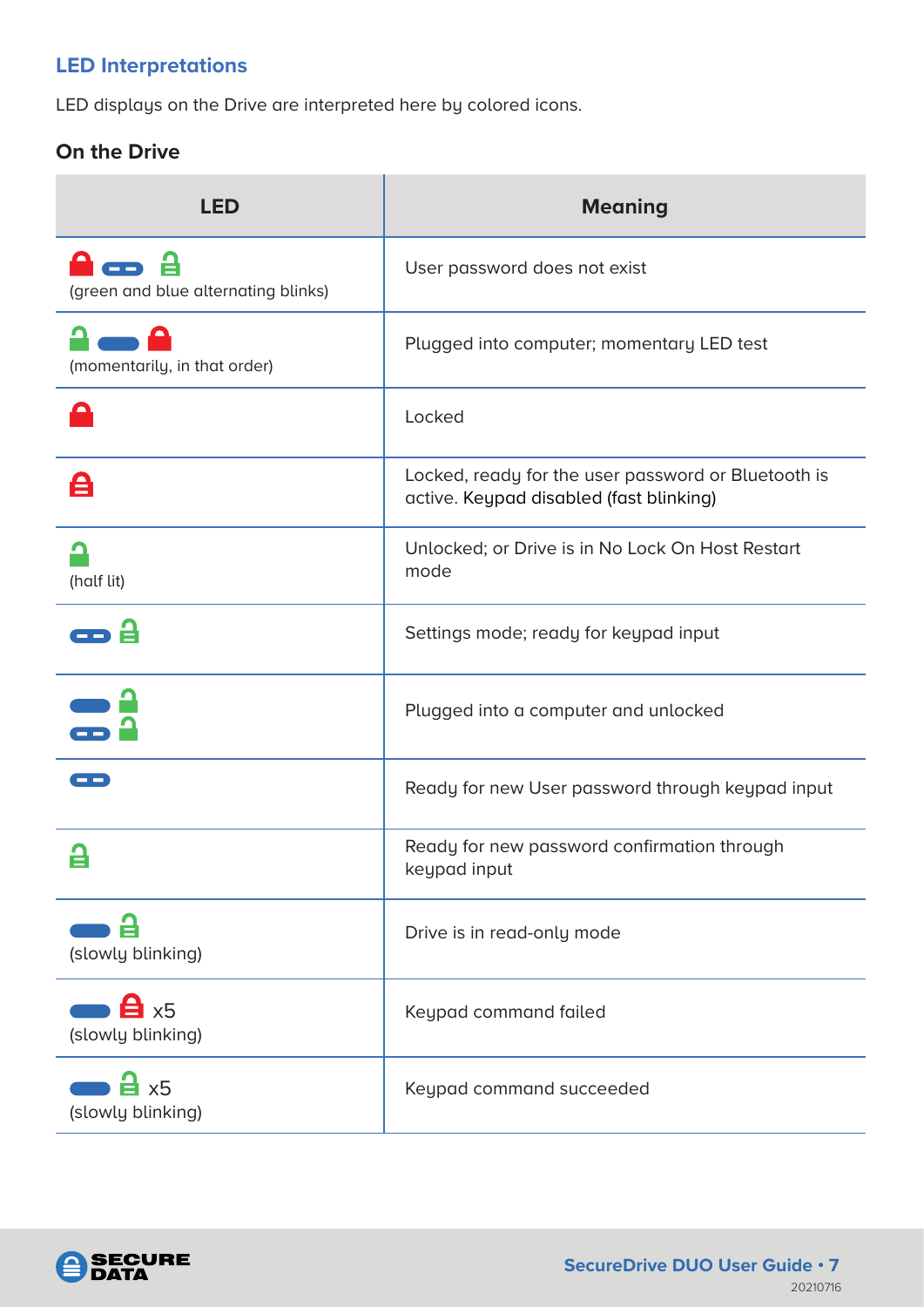#### **On the App**

| <b>App Icon</b>      | <b>App Description</b>           | <b>Meaning</b>                                                                                                               |
|----------------------|----------------------------------|------------------------------------------------------------------------------------------------------------------------------|
|                      | <b>Change Password</b>           | Allows the user to change the password                                                                                       |
| 2FA                  | 2-Factor Authentication          | Enables user to add extra security by<br>requiring authentication via password and<br>a six-digit code sent via text message |
| $\frac{1}{\sqrt{2}}$ | Password Recovery                | Enables user to receive a text notification<br>in the event of a forgotten password                                          |
|                      | <b>Remember Password</b>         | Allows user to unlock the Drive without<br>entering a password                                                               |
| 劢                    | <b>Activate Biometric Unlock</b> | Allows user to unlock vig Touch ID and<br>Face ID (iOS and Android)                                                          |
|                      | <b>Inactivity AutoLock</b>       | Locks the Drive after a user-set period of<br>inactivity                                                                     |
| ↔                    | Step-Away AutoLock               | Requires the mobile device with the app<br>to be within 10 feet of the Drive in order to<br>operate                          |
|                      | <b>Read Only</b>                 | Sets the Drive to read-only mode                                                                                             |
|                      | No Lock On Host Restart          | Prevents the Drive from locking during the<br>host restart                                                                   |
|                      | <b>Enable Apple Watch</b>        | Allows syncing with an Apple Watch                                                                                           |
|                      | <b>Reset Drive</b>               | Completely resets the drive and wipes all<br>data                                                                            |
|                      | Remote Wipe                      | Wipes data remotely                                                                                                          |

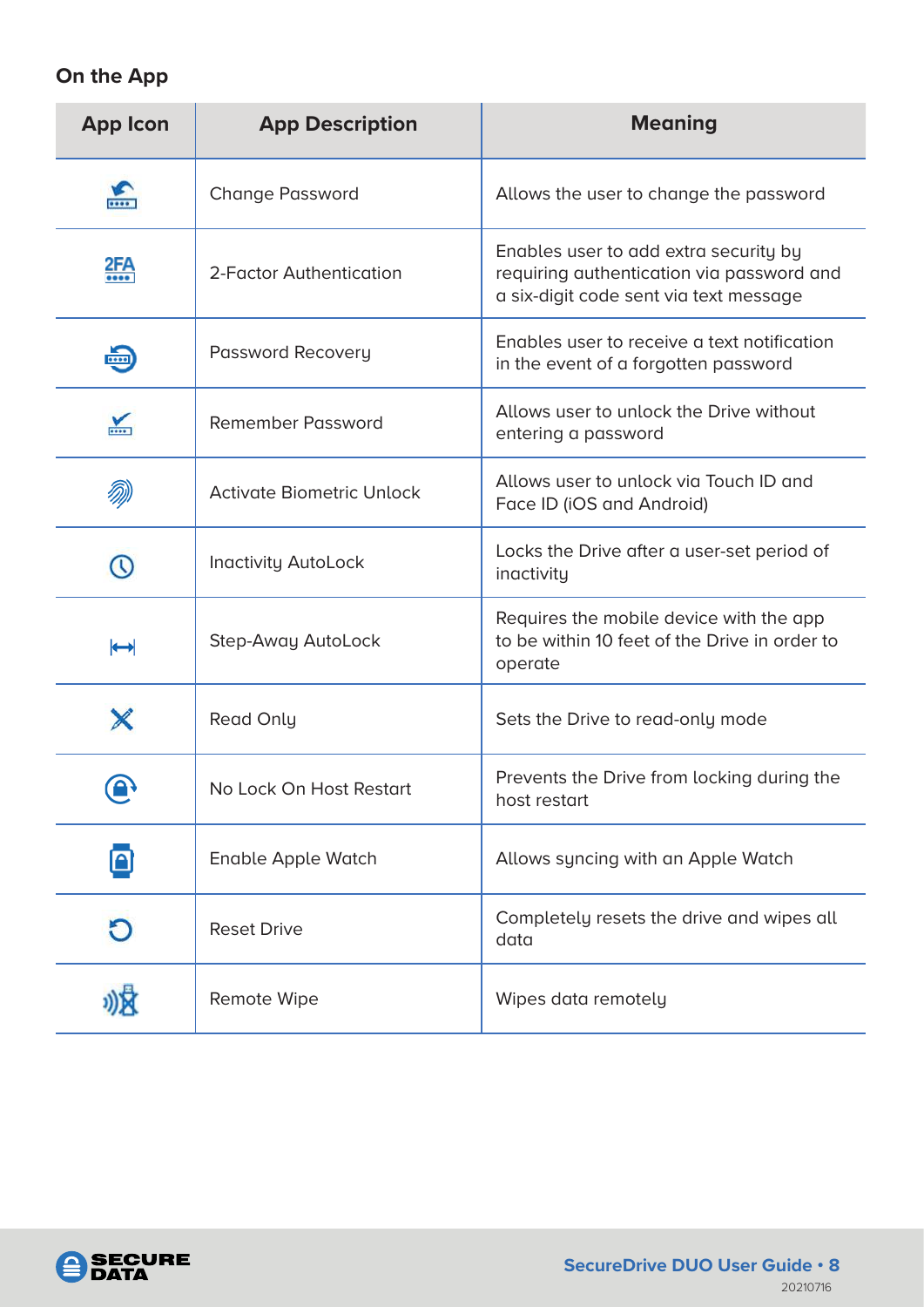### <span id="page-8-0"></span>**Installing SecureData Lock App**

The SecureData Lock User app is used to unlock your Drive via Bluetooth and must be installed on an iOS or Android mobile device to control the Drive's functions. Only one app is necessary to control multiple Drives.

Download the free app for an iOS device from the Apple App Store or for an Android device from Google Play. It can be installed just like any app by clicking Download, then Install.



To learn how to add or pair the app to the Drive, please read Section 3: Adding the App to the Drive (Pairing) below.

### **Password Requirements**

**NOTE:** For customers who purchase the Drive through retail, you must create a new password prior to usage. For data recovery customers who receive their files returned on a Drive, a sales technician will supply you with the password.

Your password must:

- be 7–64 digits in length when using the onboard keypad or mobile app
- not contain only repetitive digits, e.g. (3333333)
- not contain only consecutive digits, e.g. (1234567), (7654321), etc.

 **CAUTION:** Risk of loss of data. If you forget your password, all data will become inaccessible and reformatting will be required. There is no 'backdoor.' We recommend you enable the Password Recovery feature (see below) to prevent this.

**NOTE:** When setting a password for the onboard keypad, creating words by using corresponding number keys can be easier to remember than strings of numbers.

### **Procedural Conventions**

You may unlock the Drive and perform other functions via the onboard keypad or the SecureData Lock App (or 'app') after inserting it into a host. The LED status shown is what you should see after performing each step.



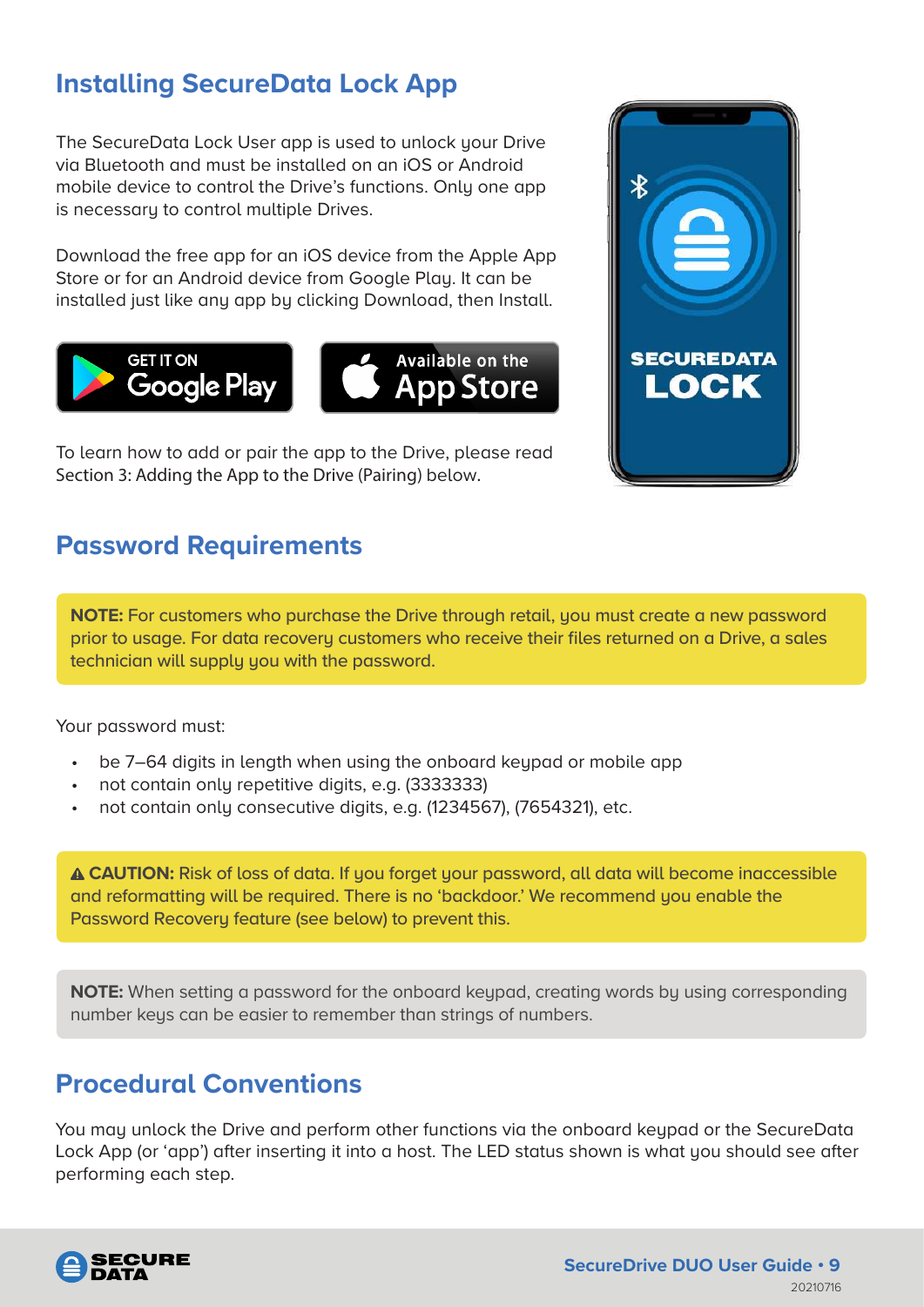### <span id="page-9-0"></span>**Creating a Password**

To begin using the Drive, you must create a password either through the onboard keypad or through the mobile app.

To create a password using the onboard keupad, follow these steps:

- 1. Press  $\circ$  . The LED displays on the Drive will show solid red  $\bullet$  and alternating blinking blue and blinking green lights  $\Box$   $\Box$
- 2. Press  $\circ$   $\circ$   $\circ$ . The LED will show a blinking blue light  $\circ$   $\circ$ . Then enter a 7–64 digit password.
- 3. Press  $\circ$   $\circ$   $\circ$   $\circ$   $\circ$  You will see a blinking green light  $\circ$  then re-enter the password.
- 4. Press  $O O -$ .
- 5. If successful, you will see  $\blacksquare$  five times; if the command failed, you will see  $\blacksquare$ five times.

To create a password using the app, follow these steps:

#### **Adding the Drive to the App (Pairing)**

You will need the eight-digit Device ID to pair the app. It is located on top of the Drive where the USB cable is inserted. To add the Drive, follow these steps:

- 1. Plug the Drive into a host.
- 2. Start the SecureData Lock App on your device. **NOTE:** Ensure your device is Bluetooth-enabled.
- 3. If you have no paired drives, the new drive will automatically appear. If you have existing paired drives, tap the plus sign in the upper left corner.
- 4. Tap the Drive Name.

**NOTE:** If a password has not been created, the Drive will appear in the Paired Drives menu without asking for the device ID.

5. Enter the Device ID.

#### **Creating a Password**

To create a user password, follow these steps:

- 1. Connect the Drive to a computer.
- 2. Start the SecureData Lock App on your device.
- 3. After it initializes, tap the Drive name.
- 4. When prompted, enter the new password twice.
- 5. Enter a phone number for password recovery. You will also have the option to configure password recovery later.
- 6. If you proceeded with Step 5, enter the confirmation code sent to you via text. **NOTE:** Use a mobile device when entering a number in the app to allow text messages. **NOTE:** Per Step 5, for more information see Section 4: Basic Commands below.

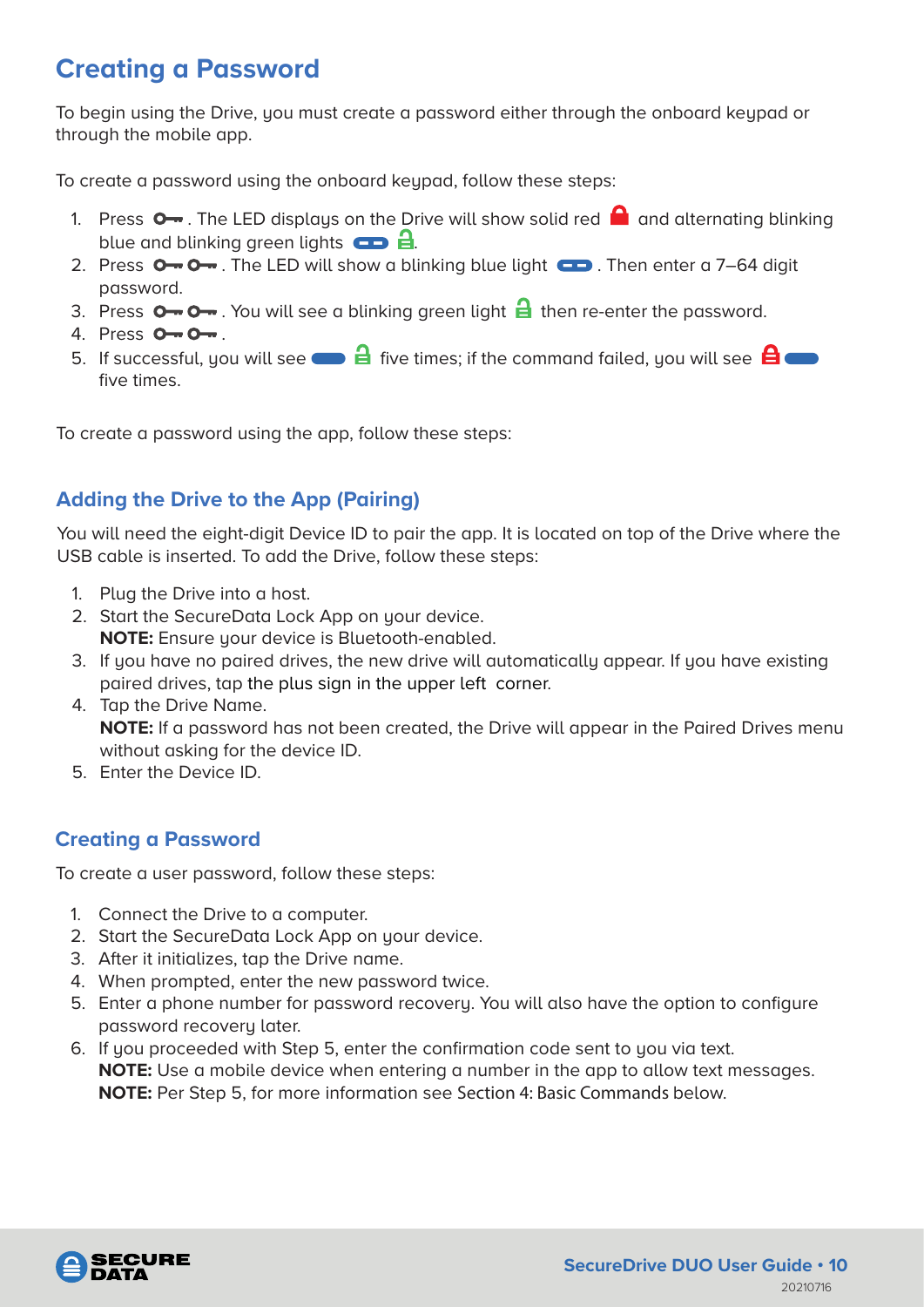### <span id="page-10-0"></span>**Changing a Password**

To change your password, you may do so through either the keypad or app features. Alongside the keypad commands are the LED indicators displayed on the Drive that show the code was entered properly.

To change the password by keypad, follow these steps:

- 1. Press  $O_{\overline{11}}$ .  $\overline{H}$
- 2. Enter existing User Password.
- 3. Press  $O O -$ .  $CD$
- 4. Enter new User Password.
- 5. Press  $O O 1$
- 6. Re-enter new User Password.
- 7. Press  $0 0 1$ .
- 8. If successful, you will see  $\blacksquare$  five times; if the command failed, you will see  $\blacksquare$ five times.

To change the password through the app, follow these steps:

- 1. Connect the Drive to a computer.
- 2. Open the SecureData Lock app on your mobile device.
- 3. Select the device by tapping its name and enter the existing password.
- 4. Wait until the Drive unlocks and tap on it. This takes you to SETTINGS.
- 5. Under PASSWORD/ACCESS, select Change Password.
- 6. Enter the old password.
- 7. Enter the new password in the New and Confirm Password fields.

### **Unlocking the Drive**

You can unlock the Drive only after inserting it into the computer. To unlock the Drive by keypad, press  $\circ$   $\bullet$ , enter the user password, then press  $\circ$   $\bullet$ .

To unlock the Drive by mobile app/Bluetooth, insert it into the computer. Open the app on the mobile device and enter the password.

### **Locking the Drive**

The Drive can be locked multiple ways. We recommend safely ejecting it through the operating system. You may also press and hold  $O -$  to lock the Drive.

From the app, you may select the Drive name. Swipe to the left and tap on Lock.

**NOTE**: If the Drive is being used, the Drive will wait to lock until the activity has been completed. The red lock LED  $\blacksquare$  indicates that the Drive is waiting to lock before it completes the action.

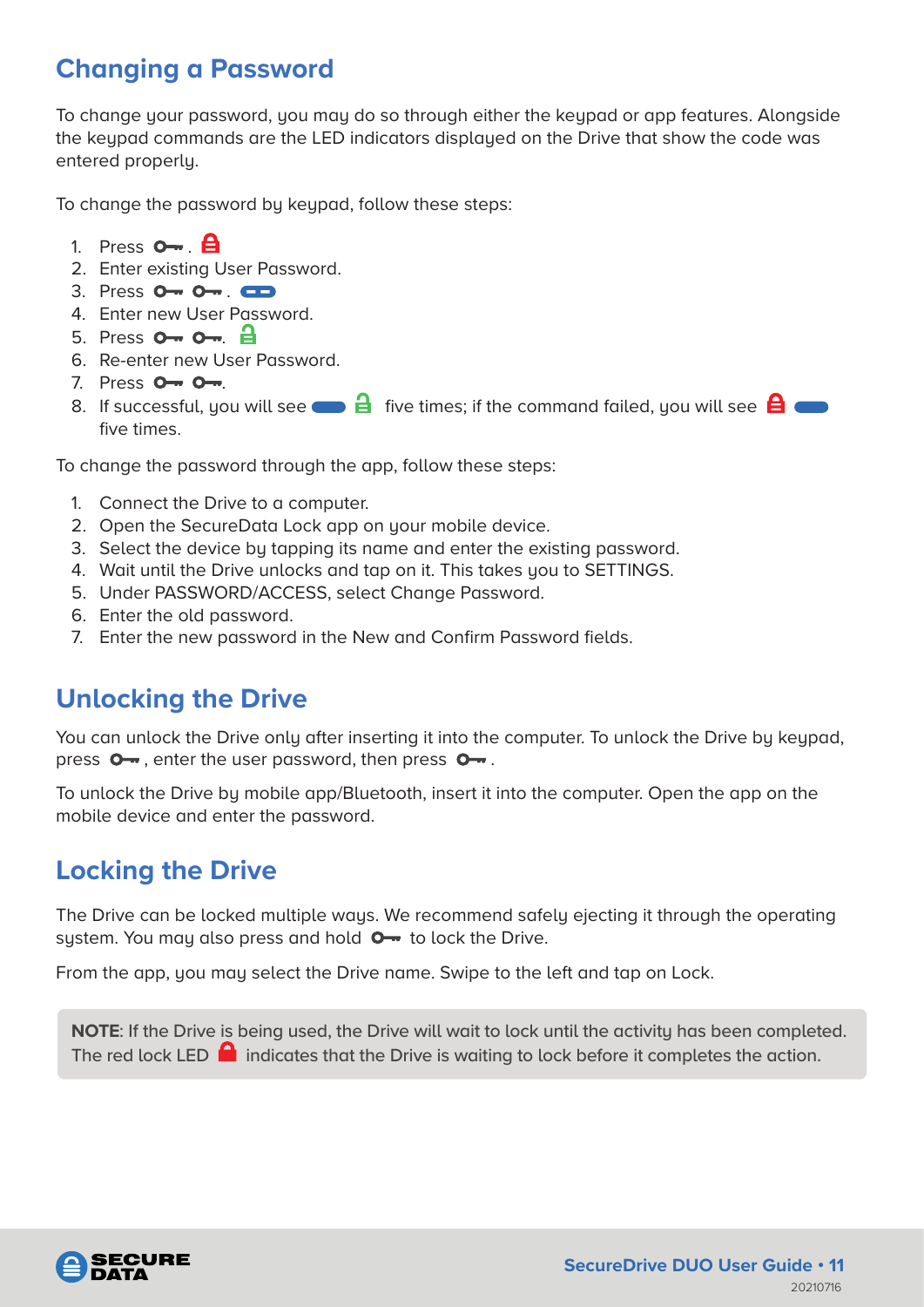### <span id="page-11-0"></span>**SECTION 3: SECUREDRIVE DUO SECURITY FEATURES**

The SecureDrive DUO External Portable Drive is a password-protected drive designed with realtime military grade XTS-AES 256-bit hardware encryption. It is designed to protect data from breaches, or from unauthorized users who access a lost or stolen drive.

### **Brute-Force Protection**

If a user enters an incorrect password 10 consecutive times, regardless of the time intervals between attempts, the Drive's brute-force detection will trigger and the password, data, and all settings will be deleted. The encryption key and all data will become inaccessible and lost forever. The Drive will need to be formatted before it can be reused.

### **Reformatting**

If the Drive needs to be reformatted due to hacking detection or following a reset, all data on it will be lost forever.

 **CAUTION:** Loss of data. All data and settings will be deleted from the SecureDrive DUO when formatted, whether or not the brute-force hacking detection was triggered.

To initialize (reformat) your Drive, do the following:

#### **Windows OS**

Admin permission on the PC is required for this procedure. To reformat on a Windows-powered computer, follow these steps:

- 1. Connect the Drive to your computer with the USB cable.
- 2. Unlock the Drive with the User Password (for more information on creating one, see Section 3: Creating a Password below.
- 3. Open Explorer.
- 4. Right-click This PC then left-click Manage.
- 5. In the Computer Management window dialog's left column, click Storage > Disk Management and wait for it to populate.
- 6. If the Initialize Disk dialog doesn't pop up, right-click 'Unknown' (or 'Not Initialized') and click Initialize Disk.
- 7. Choose the desired partition type between MBR or GPT, then click OK. **NOTE:** GPT is needed for drives larger than 2 TB. For drives under 2 TB, use the MBR option.

|                                            |                           |                 | $\overline{\mathbf{x}}$<br><b>Initialize Disk</b>                                                                      |
|--------------------------------------------|---------------------------|-----------------|------------------------------------------------------------------------------------------------------------------------|
| Ł.                                         |                           |                 | You must initialize a disk before Logical Disk Manager can access it.<br>Select disks<br>$\nu$ :Disk 1                 |
| $-$ Disk 0<br>Basic<br>931.39 GB<br>Online | 1000 MB<br>Healthy (Re    | 260 M<br>Health | Use the following partition style for the selected disks<br>( ) MBR (Master Boot Record)<br>GPT (GUID Partition Table) |
| *O Disk 1                                  |                           |                 |                                                                                                                        |
| Unknown<br>1863.02 GB<br>Not Initialized   | 1863.02 GB<br>Unallocated |                 | Note. The GPT partition style is not recognized by all previous versions of Windows.<br>OK<br>Cancel                   |
| <b>CD-ROM 0</b><br>DUD (DA                 |                           |                 |                                                                                                                        |

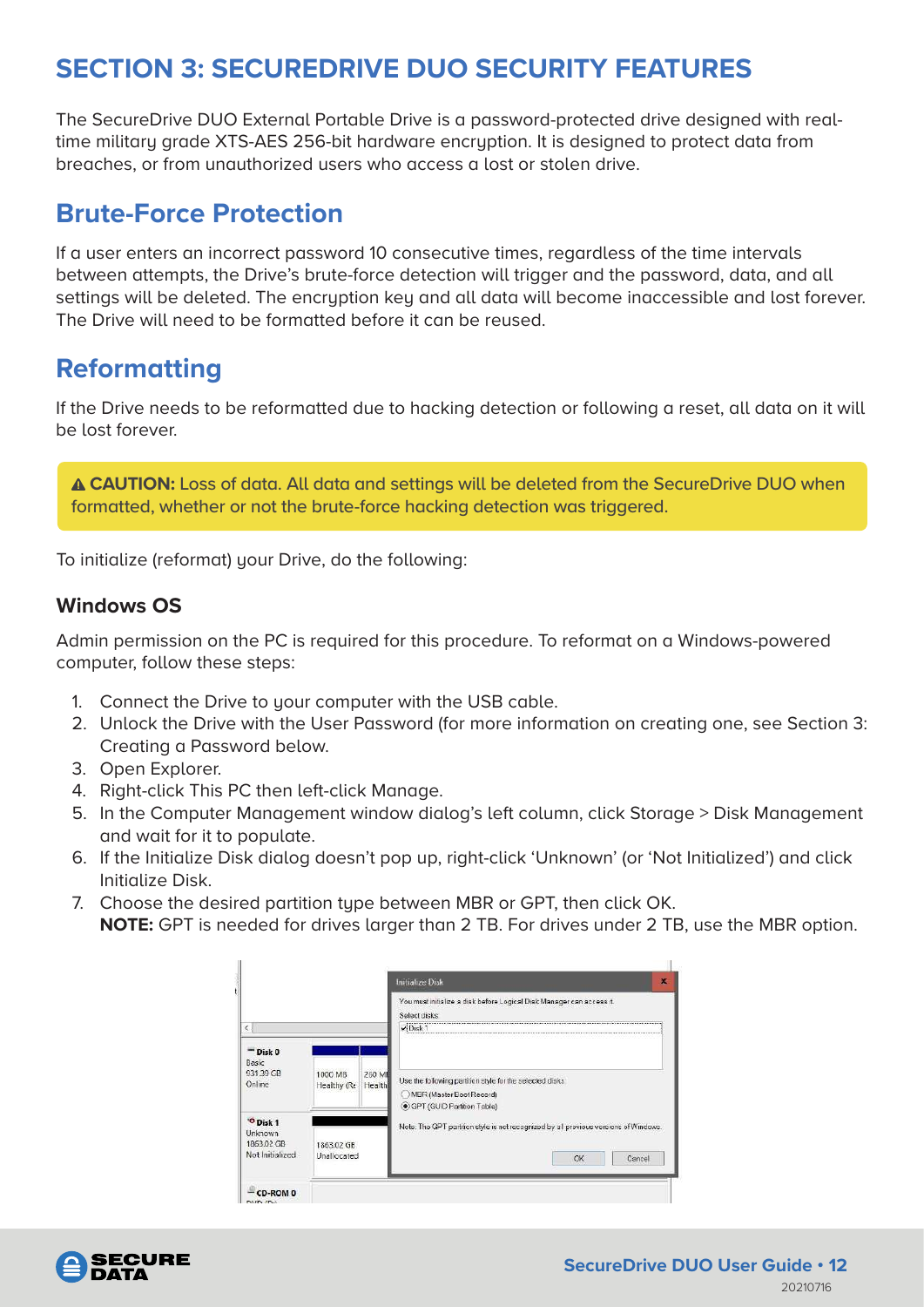- 8. After Unknown changes to Online, right-click near Unallocated > New Simple Volume.
- 9. Follow the Wizard prompts. Select a Drive letter (it generally defaults to the next available letter) and then follow the prompts in the Wizard.
- 10. At the Format Removable Disk dialog, select a Volume label, and select the appropriate file system.
- 11. Continue to follow the prompts. **NOTE:** While the Drive is formatting, the blue LED blinks.
- 12. Click Finish to end and close the Wizard.
- 13. Close the Computer Management dialog if it's still open.

#### **For Mac OS**

- 1. Connect to a Mac computer's USB port.
- 2. Unlock the Drive with the User Password (for more information on creating one, see Section 3: Creating a Password below.
- 3. Click Initialize in the popup message.

| The disk you inserted was not readable by this<br>computer. |        |       |
|-------------------------------------------------------------|--------|-------|
| Initialize                                                  | Ignore | Elect |

4. Ensure that your SecureDrive DUO is highlighted in the list of external drives and click Erase. The system begins erasing the external Drive.

| 0.0.0                                                                                                         | Disk Utility<br>$-49$<br>œ.<br>First Aid Partment<br><b>Grass</b> | $^{\circ}$<br><b>D.</b><br>$\circ$<br><b>Trifo</b><br><b>Rostore</b><br>Mount |                    |       | □ □ ■                                                                                                                     | Disk Utility<br>$25 - 5 - 5 - 5 - 0$<br>157.8833333333<br>Hyg.Alg Putthen Stone, westore Mount  who                                                                                                                                                                                                                                       |
|---------------------------------------------------------------------------------------------------------------|-------------------------------------------------------------------|-------------------------------------------------------------------------------|--------------------|-------|---------------------------------------------------------------------------------------------------------------------------|-------------------------------------------------------------------------------------------------------------------------------------------------------------------------------------------------------------------------------------------------------------------------------------------------------------------------------------------|
| <b>Antacrust</b><br>V C APPLE SSD TS512B Media<br>a<br>Mec OS<br>回<br>Windows<br>External<br>SECUREDATA Vieda | 1 TB Uninitalized                                                 | A CHARLES COMPANY AND RESIDENCE TO A CO-<br><b>SECUREDATA Media</b>           |                    |       | Internal<br>APPLE SSD TSS12S Media<br>w.<br>Mac OS<br>Windows<br>Diterral<br>SECUREDATA Media<br><b>IV</b><br>SECUREDRIVE | Erase "SECUREDATA Media"?<br>brasing "SECUREDATA Mesis" will delice all data slaved<br>on b, and cannot be undone. Provide a rame, choose a<br>partition rises and former, and older kings to proceed.<br>Name: SECUREDRIVE<br>Format:   Mac DS Extended (Journaled)<br>Scheme: GUID Partition Map<br>Cancel<br>Eraso<br>Security Options |
|                                                                                                               | Location                                                          |                                                                               | External Capacity: | 1TB   |                                                                                                                           |                                                                                                                                                                                                                                                                                                                                           |
|                                                                                                               | Connection:                                                       | <b>USB</b>                                                                    | Child count:       |       |                                                                                                                           | Locations<br>External Capacity:<br>118.                                                                                                                                                                                                                                                                                                   |
|                                                                                                               | <b>Partition Map:</b>                                             | Not Supported Type:                                                           |                    | Disk  |                                                                                                                           | USB Child coant:<br><b>Connections</b>                                                                                                                                                                                                                                                                                                    |
|                                                                                                               | S.M.A.R.T. status:                                                | Not Supported Device:                                                         |                    | diskt |                                                                                                                           | Disk<br>GUID Partiller Mag Type:<br>Parktick Map:<br>the Baltimore and International Arts                                                                                                                                                                                                                                                 |
|                                                                                                               |                                                                   |                                                                               |                    |       |                                                                                                                           | <b>cisat</b><br>Net Supported Device<br>SMART SWeet                                                                                                                                                                                                                                                                                       |

5. Click Done in the message dialog when available.

**NOTE**: SecureDrive DUO is now displayed under External in the left column.

6. Close the Disk Utility.

**NOTE**: If you want your drive to be recognized by both PC and Mac please format it exFat.

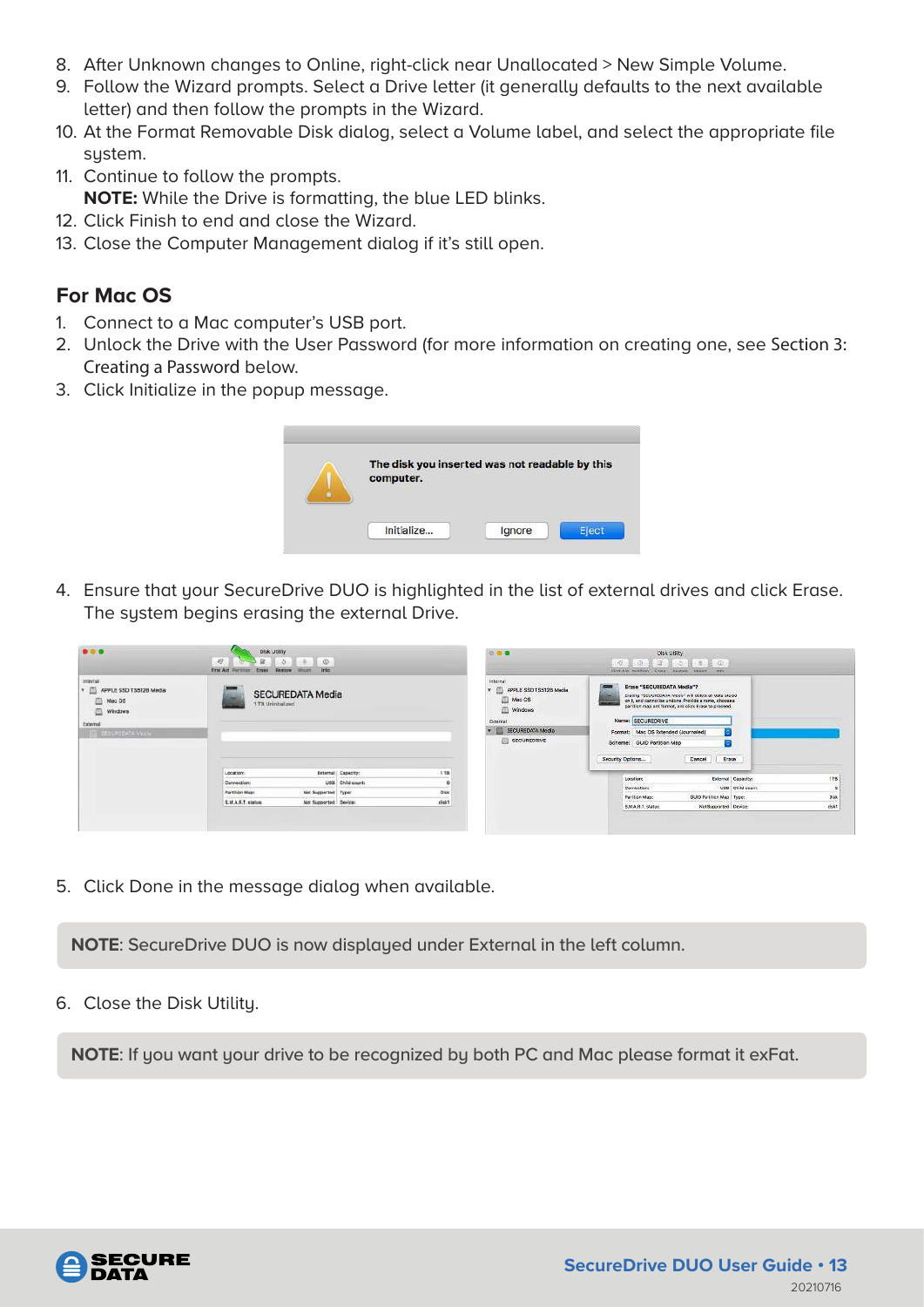# <span id="page-13-0"></span>**SECTION 4: BASIC COMMANDS**

Below are keypad codes and app functions that detail how to perform basic commands on the Drive. Alongside the keypad commands are the LED indicators displayed on the Drive that show the code was entered properly. Often, when proceeding to the next step after pressing  $\bullet$  the LED display remains the same as the previous step.

### **Bluetooth Feature and Status**

The Drive includes Bluetooth, which it uses to communicate with the mobile app. In some situations, you may not be able to use Bluetooth or wish to disable it. Even after disabling Bluetooth you may enable it again through the keypad.

By default, Bluetooth is already active. To disable this feature, follow these steps:

- 1. Press  $\mathbf{O}_{\mathbf{m}}$   $\mathbf{H}$
- 2. Enter User Password.
- 3. Press  $O O O -$ .  $CD =$
- 4. Enter 280.
- 5. Press  $O_{\overline{m}}$ .
- 6. If successful, you will see  $\blacksquare$  five times; if the command failed, you will see  $\blacksquare$ five times.

Once disabled, you may reactivate the Bluetooth feature. To enable it again, follow these steps:

- 1. Press  $\mathbf{O}_{\mathbf{m}}$   $\mathbf{\Theta}$
- 2. Enter User Password.
- 3. Press  $O \rightarrow O \rightarrow O \rightarrow \bullet$ .  $CD$   $\oplus$
- 4. Enter 281.
- $5.$  Press  $0 1$ .
- 6. If successful, you will see  $\blacksquare$  five times; if the command failed, you will see  $\blacksquare$ five times.

If you are uncertain if Bluetooth has been enabled or disabled, using the keypad you may enter a command to check. To see its status on the Drive, follow these steps:

- 1. Press  $O_{\overline{m}}$   $\overline{H}$
- 2. Enter User Password.
- 3. Press  $O O O -$ .  $CD =$
- 4. Enter 728.
- 5. Press  $O_{\overline{m}}$ .
- 6. If Bluetooth is currently enabled, you will see  $\Box$  five times. If it is disabled, you will see **f** ive times.

### **Cancelling a Procedure**

To cancel most procedures prior to finishing the input on the keypad, press and hold  $\bullet$  for six seconds. You may also let the Drive time-out after 10 seconds.

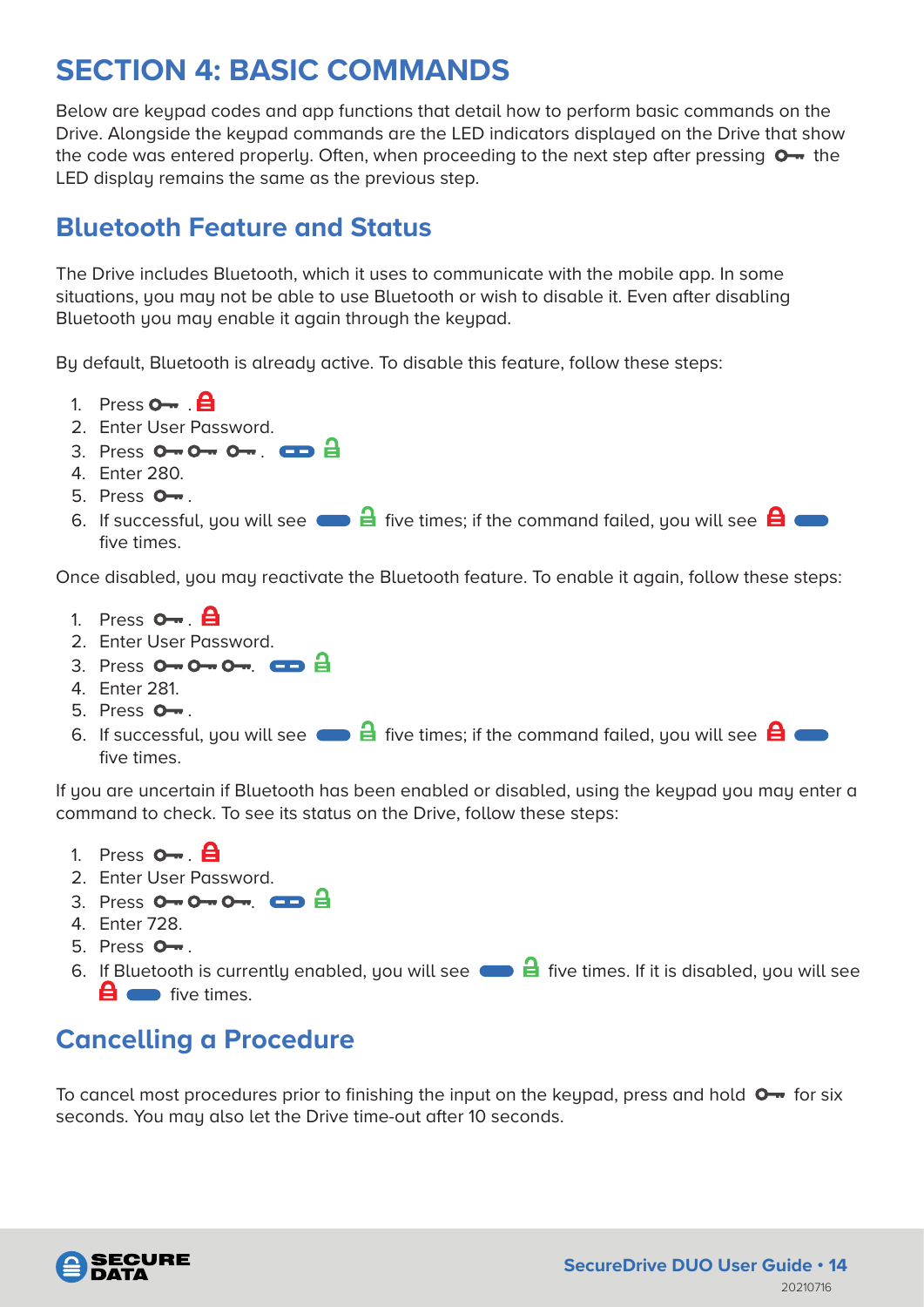# <span id="page-14-0"></span>**Inactivity AutoLock**

With the Inactivity AutoLock feature, you may set the Drive to automatically lock after a specified time between 1 and 60 minutes due to inactivity. Alternatively, you may deactivate this feature at any time.

#### **Enabling**

To set AutoLock via keypad, follow these steps:

- 1. Press  $\mathbf{O}$   $\blacksquare$   $\blacksquare$
- 2. Enter User Password.
- 3. Press  $O O O -$ .  $CD = \frac{1}{2}$
- 4. Enter 85 (or T, L for Time-Lock).
- 5. Press  $\mathbf{O}$ <sub>7</sub>.  $\mathbf{H}$
- 6. Enter the number of minutes before the Drive should go idle, 01–60. (means 1 through 60 minutes).
- 7. Press  $O_{\overline{m}}$ .
- 8. If successful, you will see  $\blacksquare$  five times; if the command failed, you will see  $\blacksquare$ five times.

To set AutoLock via the app, follow these steps:

- 1. Open the app, select the Drive, and unlock it.
- 2. Tap the Drive name to go to SETTINGS.
- 3. Under LOCKING OPTIONS, select Inactivity AutoLock.
- 4. Select the number of minutes before the Drive should go idle.

#### **Disabling**

To disable the AutoLock feature via keypad, follow these steps:

- 1. Press  $\mathbf{O}_{\mathbf{m}}$ .  $\mathbf{\Theta}$
- 2. Enter User Password.
- 3. Press  $O \rightarrow O \rightarrow O \rightarrow$ .  $CD$   $\oplus$
- 4. Enter 85 (or T, L for Time-Lock).
- 5. Press  $\mathbf{O}$ <sub>1</sub>  $\mathbf{H}$
- 6. Enter 00.
- 7. Press  $O_{\overline{a}}$ .
- 8. If successful, you will see  $\Box$  five times; if the command failed, you will see  $\Box$ five times.

To disable AutoLock via the app, follow these steps:

- 1. Open the app, select the Drive, and unlock it.
- 2. Tap the Drive name to go to SETTINGS.
- 3. Under LOCKING OPTIONS, select Inactivity AutoLock.
- 4. Select Never.

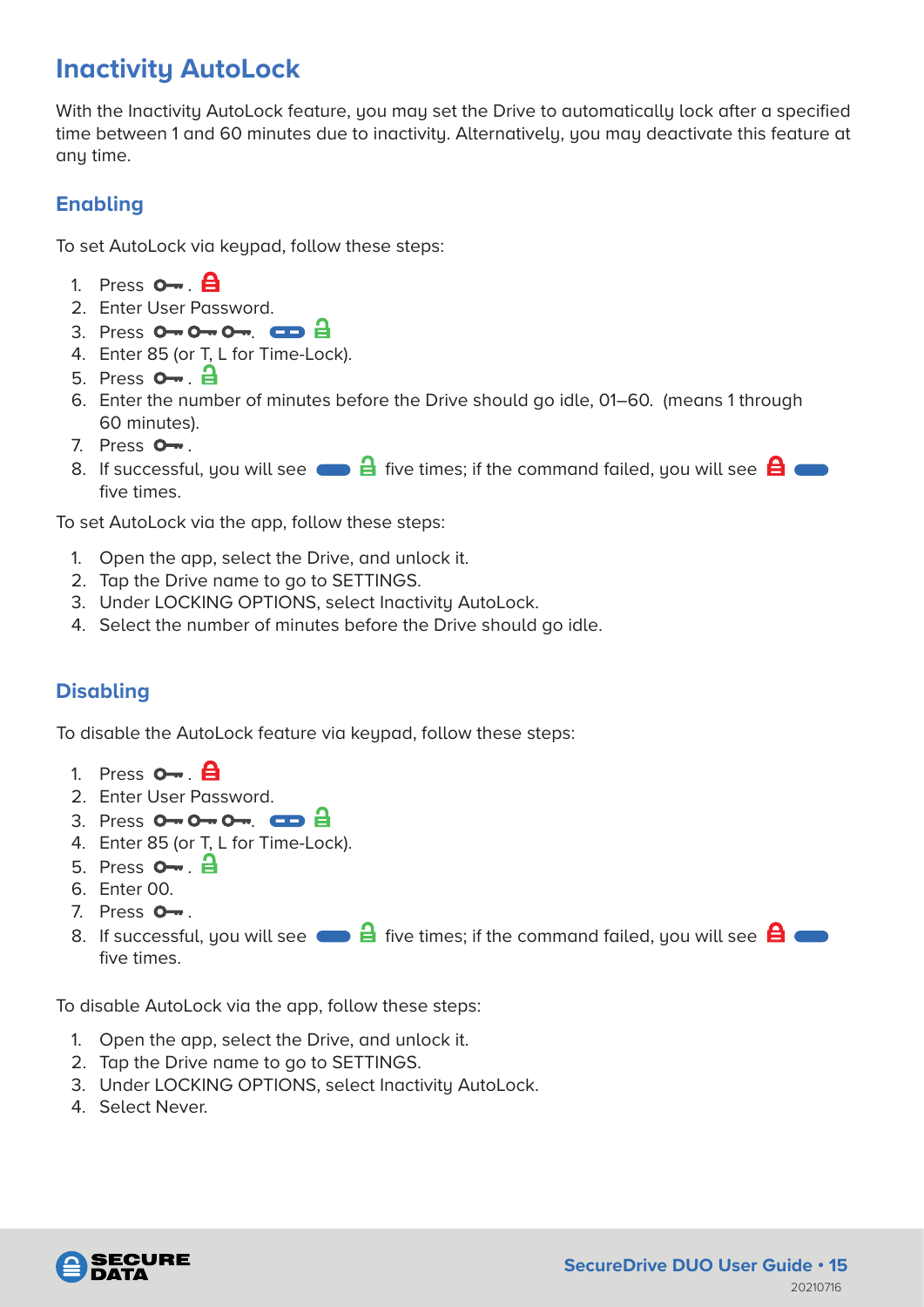### <span id="page-15-0"></span>**Step-Away AutoLock**

When connected to the app, the Drive can be set to lock when the mobile device is more than 10 feet away from the Drive. This feature cannot be activated by keypad.

To set up the Step-Away AutoLock feature, follow these steps:

- 1. Open the app, select the Drive, and unlock it.
- 2. Tap the Drive name to go to SETTINGS.
- 3. Under LOCKING OPTIONS, select Step-away AutoLock.
- 4. The button will shift to the right and will appear green when activated.

To turn off the Step-Away AutoLock feature, follow these steps:

- 1. Open the app, select the Drive, and unlock it.
- 2. Tap the Drive name to go to SETTINGS.
- 3. Under LOCKING OPTIONS, select Step-away AutoLock.
- 4. The button will shift to the left and will no longer appear green when deactivated.

### **No Lock On Host Restart Mode**

If you want to allow the Drive to remain unlocked when restarting a host, you may activate the No Lock On Host Restart feature.

**A CAUTION:** This feature could compromise the security of the Drive. We suggest disabling this feature when it is not needed.

**NOTE:** The Inactivity AutoLock and Step-Away AutoLock features will override the No Lock On Host Restart feature. If you have either of these active, the Inactivity AutoLock will lock the Drive after the time limit you set and Step-Away AutoLock will lock the Drive if the mobile device is more than 10 feet from it.

#### **Enabling**

To turn on the No Lock On Host Restart mode via keypad, follow these steps:

- 1. Press  $\mathbf{O}_{\mathbf{m}}$   $\mathbf{\Theta}$
- 2. Enter User Password.
- 3. Press  $0 0 0 0 = 0$
- 4. Enter 561.
- 5. Press  $O_{\overline{m}}$ .
- 6. If successful, you will see  $\blacksquare$  five times; if the command failed, you will see  $\blacksquare$ five times.

To turn on the No Lock On Host Restart mode via the app, follow these steps:

- 1. Open the app, select the Drive, and unlock it.
- 2. Tap the Drive name to go to SETTINGS.
- 3. Select the No Lock On Host Restart option.

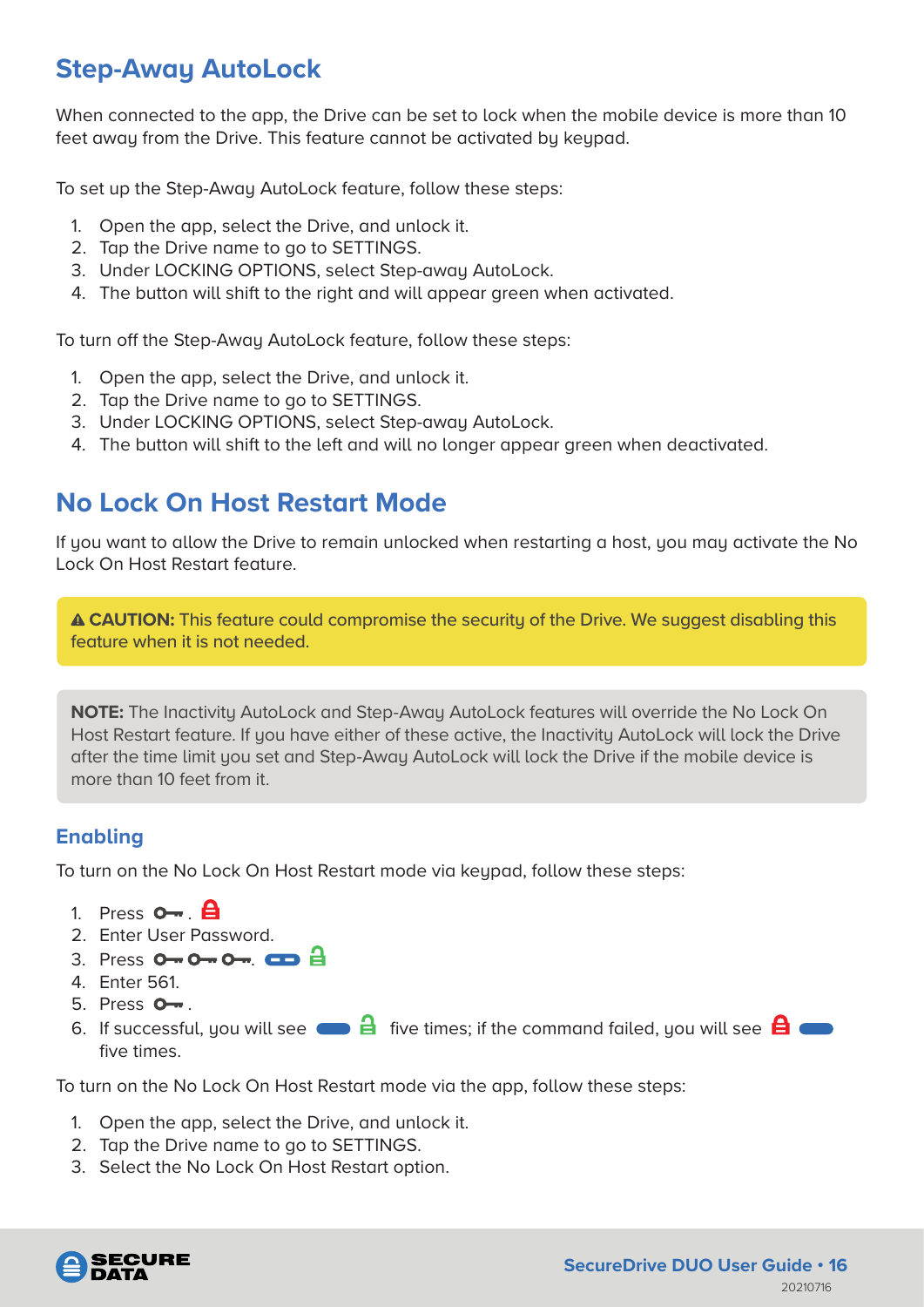- <span id="page-16-0"></span>4. Read the warnings and tap Continue.
- 5. The button will shift to the right and will appear green when activated.

#### **Disabling**

To turn off the No Lock On Host Restart mode via keypad, follow these steps:

- 1. Press  $\mathbf{O}$ <sub>7</sub>. **A**
- 2. Enter User Password.
- 3. Press  $O O O -$ .  $CD =$
- 4. Enter 560.
- 5. Press  $O_{\overline{m}}$ .
- 6. If successful, you will see  $\Box$  five times; if the command failed, you will see  $\Box$ five times.

To turn on the No Lock On Host Restart mode via the app, follow these steps:

- 1. Open the app, select the Drive, and unlock it.
- 2. Tap the Drive name to go to SETTINGS.
- 3. Select the No Lock On Host Restart option.
- 4. The button will shift to the left and will no longer be green when deactivated.

### **Read-Only and Read/Write Modes**

You may set the Drive to be read-only and prevent any alteration of documents or saving to the drive, permitting only reading from it. You may also disable this feature and allow writing to the Drive.

**NOTE:** When Read-Only mode is activated, the Drive will lock in order to set this mode. After enabling Read-Only mode, simply unlock the device with your User password and it will be in Read-Only mode.

#### **Read Only**

To put the Drive in Read-Only mode via keypad, follow these steps:

- 1. Press  $\mathbf{O}_{\mathbf{m}}$   $\mathbf{A}$
- 2. Enter User Password.
- 3. Press  $O O O -$ .  $CD =$
- 4. Enter 76 (or R, O for Read-Only).
- 5. Press  $O_{\overline{m}}$ .
- 6. If successful, you will see  $\blacksquare$  five times; if the command failed, you will see  $\blacksquare$ five times.

To put the Drive in Read-Only mode via the app, follow these steps:

- 1. Open the app, select the Drive, and unlock it.
- 2. Tap the Drive name to go to SETTINGS.
- 3. Under LOCKING OPTIONS, select Read Only.
- 4. When the prompt appears, press Lock.
- 5. The button will shift to the right and will appear green when activated.

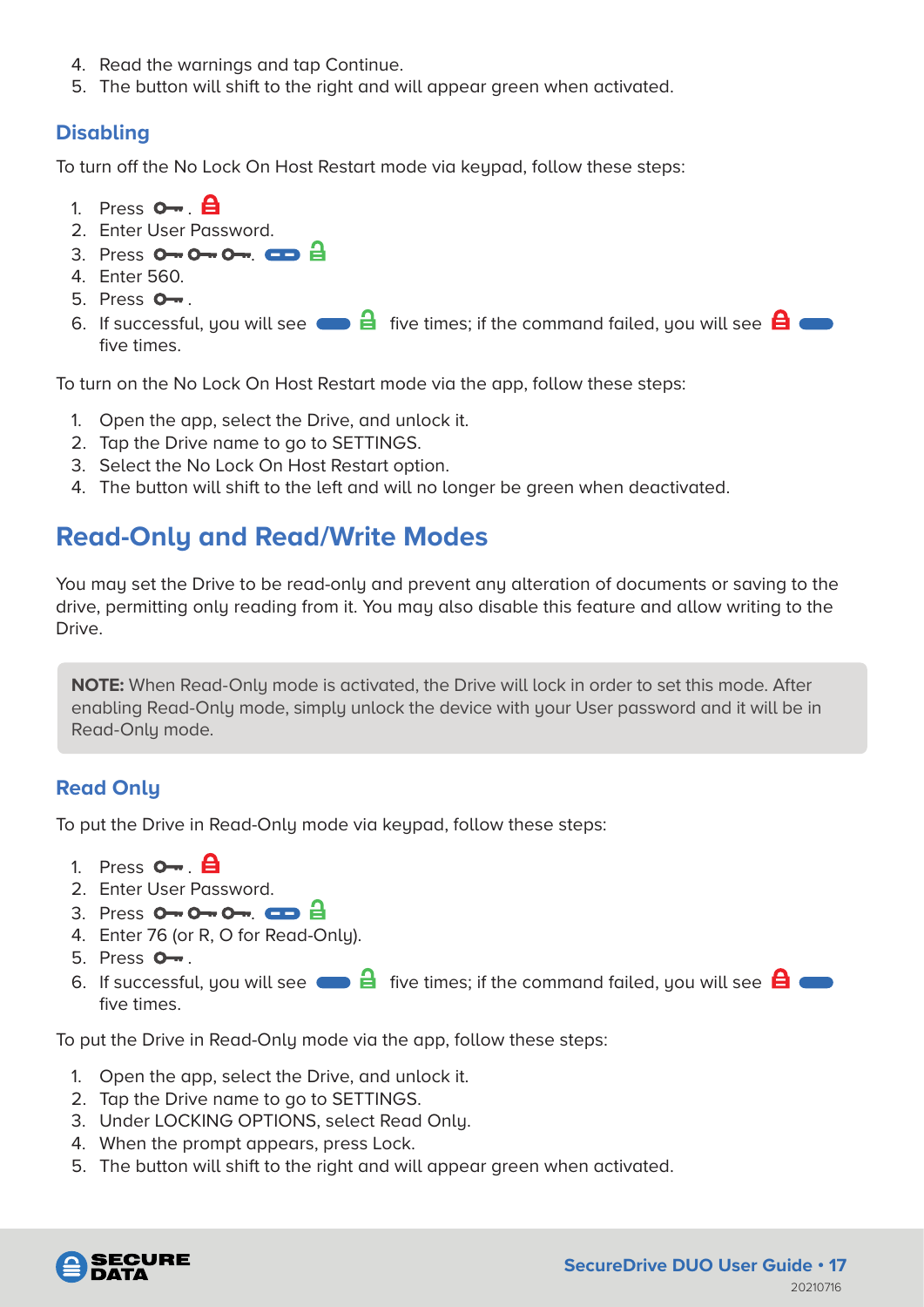### **Read/Write**

To allow a user to write to the Drive via keupad, follow these steps:

- 1. Press  $\mathbf{O}_{\mathbf{m}}$ .  $\mathbf{\Theta}$
- 2. Enter User Password.
- 3. Press  $O O O -$ .  $CD =$
- 4. Enter 79 (for R, W or Read/Write).
- 5. Press  $O_{\overline{m}}$ .
- 6. If successful, you will see  $\blacksquare$  five times; if the command failed, you will see  $\blacksquare$ five times.

To allow a user to write to the Drive via the app, follow these steps:

- 1. Open the app, select the Drive, and unlock it.
- 2. Tap the Drive name to go to SETTINGS.
- 3. Under LOCKING OPTIONS, select Read Only.
- 4. When the prompt appears, press Lock.
- 5. The button will shift to the left and will no longer appear green when deactivated.

#### **Resetting the Drive**

If you need to completely reset the Drive, you may do so using the keypad or app.

 **CAUTION:** Resetting the Drive will wipe it clean and you will lose all data stored on it.

To reset the Drive via keypad, follow these steps:

- 1. Press and hold 7 and  $\circ$ .  $\oplus$   $\oplus$  (alternating)
- 2. Press 999.
- 3. Press and hold 7 and  $\circ$ .

To reset the Drive via the app, follow these steps:

- 1. Open the app, select the Drive, and unlock it.
- 2. Tap the Drive name to go to SETTINGS.
- 3. Under RESETTING/DELETING, select Reset Drive.
- 4. At the prompt, press Reset Drive.
- 5. Enter the serial number OR use the mobile device's camera to scan the barcode.

If you forgot your password and want to reset the drive, you may do so through the app. To reset without entering a password, follow these steps:

- 1. Open the app and select the Drive.
- 2. Tap the Drive name to open the Drive Unlock screen.
- 3. At the bottom of the screen, tap Reset Drive.
- 4. When the prompt appears, to proceed press Reset Drive.

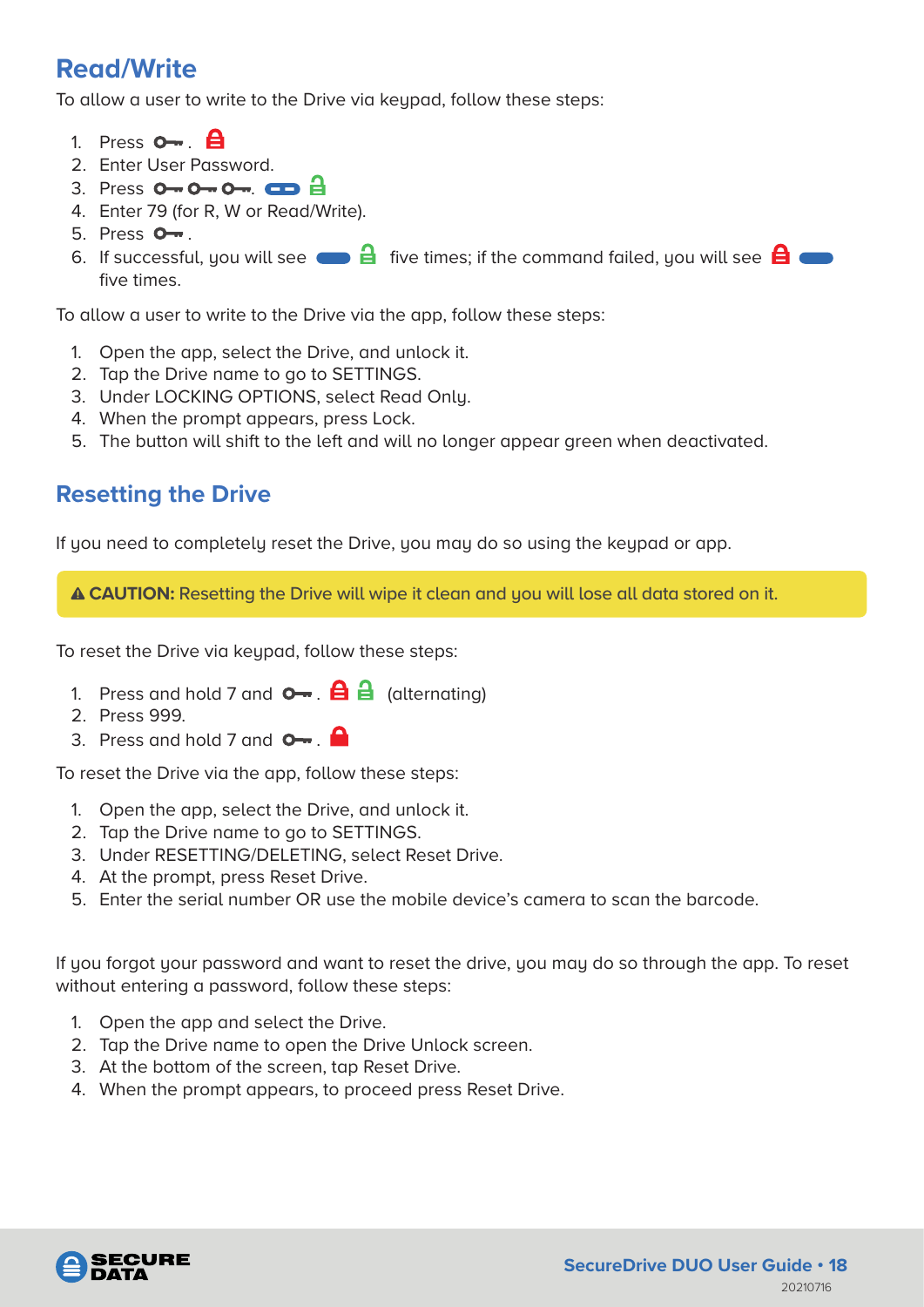# <span id="page-18-0"></span>**App-Only Features**

While most of the functions can be entered via keypad or app, there are some that are available only using the app. Open the app and you may select any of the following to enable them.

#### **Change Name**

You may customize the name of your drive showing in the app by selecting Change Name. Simply rename the device to any you like, then press Change Name.

**NOTE:** Changing the name will not change the Drive's volume label.

### **2-Factor Authentication**

You may use this feature for additional security.

- 1. In the SETTINGS menu, under PASSWORD/ACCESS, select 2-Factor Authentication.
- 2. When the prompt appears, press Continue.
- 3. On the next screen, enter your mobile number and continue.
- 4. You will receive a confirmation code via text.
- 5. At the Enter Confirmation Code screen, enter the six-digit code you received via text and press Continue.
- 6. In all future attempts to unlock the Drive, you will need to unlock via your password and a six-digit code sent via text.

### **Password Recovery**

If you forget your password, all data will become inaccessible and reformatting will be required. There is no 'backdoor.' We recommend that you enable the Password Recovery feature to prevent this.

- 1. In the SETTINGS menu, under PASSWORD/ACCESS, select Password Recovery.
- 2. When the prompt appears, press Continue.
- 3. On the next screen, enter your mobile phone number.
- 4. You will receive a confirmation code via text.
- 5. At the Enter Confirmation Code screen, enter the six-digit code you received via text and press Continue.

#### **Remember Password**

If you would like to opt out of the added security, you may set the app to remember the password. Once you open the app and select the Drive, it will automatically unlock without requiring any authentication.

**A CAUTION:** Securitu is degraded when the password is stored.

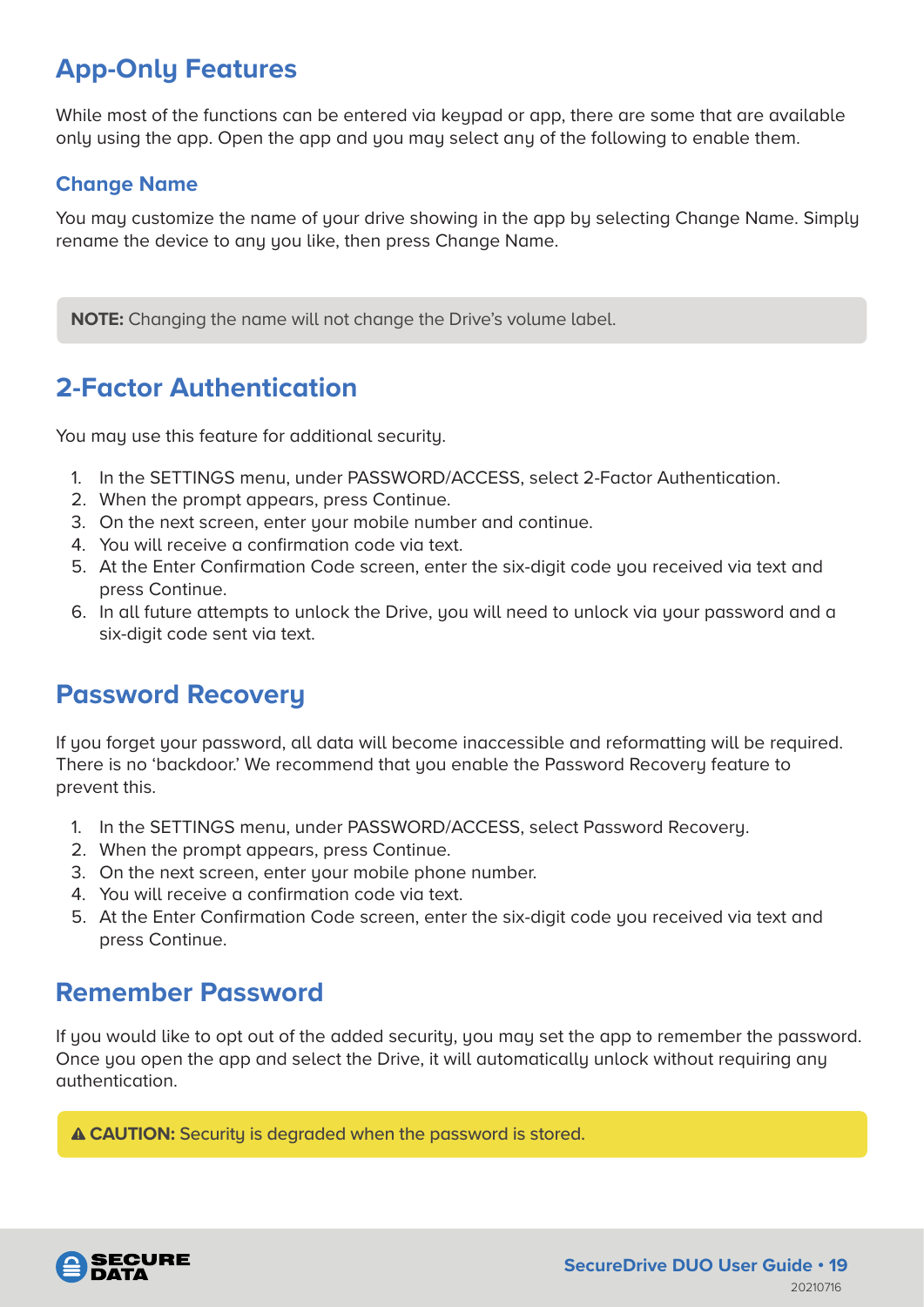### <span id="page-19-0"></span>**Activate Biometric Unlock**

For Apple/iOS and Android users, you may unlock the Drive using Touch ID or Face ID.

- 1. In the SETTINGS menu, under PASSWORD/ACCESS, select Biometric Unlock.
- 2. When the prompt appears, press Yes.

**NOTE:** Ensure that Touch ID or Face ID are enabled on your mobile device.

#### **Enable Apple Watch**

If you have an Apple Watch, you may use it to unlock the Drive.

### **Remote Wipe**

To wipe the Drive of its data remotely, you may do so through Remote Wipe.

**NOTE:** This is a two-part process: enabling/disabling and activating. We suggest enabling Remote Wipe if you are worried that you may lose your drive and would like to initiate this feature if the Drive is lost.

The first part is the enabling/disabling step.

- 1. Open the app, select the Drive, and unlock it.
- 2. Tap the Drive name to go to SETTINGS.
- 3. Under RESETTING/DELETING, select Remote Wipe.
- 4. The button will shift to the right and will appear green when activated.
- 5. When the prompt appears, press Enable.

 **CAUTION:** The next part of the process is irreversible. Be certain that the drive is lost or stolen before proceeding.

This will erase all data from the drive. The second part is the activating step. To perform a remote wipe of data, follow these steps:

- 1. Open the app.
- 2. Write down the serial number (shown underneath the drive name).
- 3. Press on the Drive name and swipe right.
- 4. Press Wipe.
- 5. Type the serial number of the drive and tap Remote wipe button.

At the next attempt to unlock the Drive, it will automatically be reset.

 **CAUTION:** If you lost the Drive and activated Remote Wipe, but locate the Drive later, do **NOT** try to open it. Please contact SecureData Tech Support, as it will otherwise be irreversibly wiped.

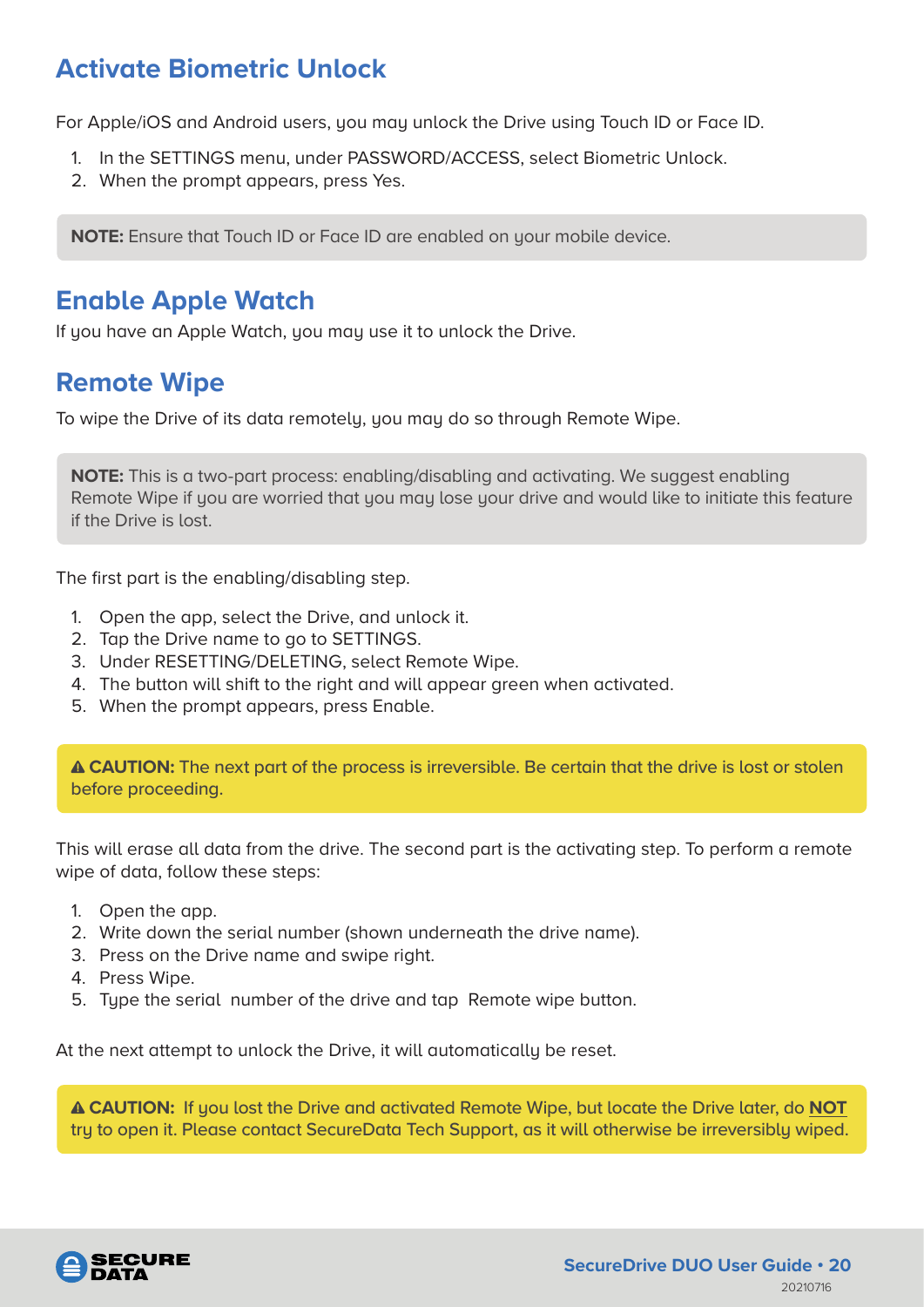### <span id="page-20-0"></span>**Minor Features**

The keypad has codes for minor features that you may find beneficial when using the Drive, and their operations are expressed through the LEDs.

You may see the system version and an indicator of when a button is pushed on the keypad. These are additions to help with your experience, but are not security features.

To see the version, follow these steps:

- 1. Press  $O_{\overline{m}}$   $\overline{H}$
- 2. Enter User Password.
- 3. Press  $O O O -$ .  $CD =$
- 4. Enter 86 (or V, N for version number).
- 5. Press . once, then .
- 6. The green and red LEDs will display which version is in use: the red lock ( $\bigoplus$ ) blinks if it's a major version; the green lock ( $\triangleq$ ) blinks if it's a minor version.

To get a visual confirmation that a button on the keypad is pressed, you may activate the key press indication. To do this, follow these steps:

- 1. Press  $O_{\mathbf{m}}$   $\mathbf{\Theta}$
- 2. Enter User Password.
- 3. Press  $O O O -$ .  $CD = \frac{1}{2}$
- 4. Enter 571.
- $5.$  Press  $O_{\overline{m}}$ .
- 6. If successful, you will see  $\blacksquare$  five times; if the command failed, you will see  $\blacksquare$ five times.

Once this has been activated, the red, blue, and green LEDs will flicker each time a button is pushed,

To turn off the key press indication, follow these steps:

- 1. Press  $\mathbf{O}_{\mathbf{m}}$   $\mathbf{H}$
- 2. Enter User Password.
- $3.$  Press  $0 \rightarrow 0 \rightarrow 0 \rightarrow 0$
- 4. Enter 570.
- 5. Press  $O_{\overline{a}}$ .
- 6. If successful, you will see  $\Box$  five times; if the command failed, you will see  $\Box$ five times.

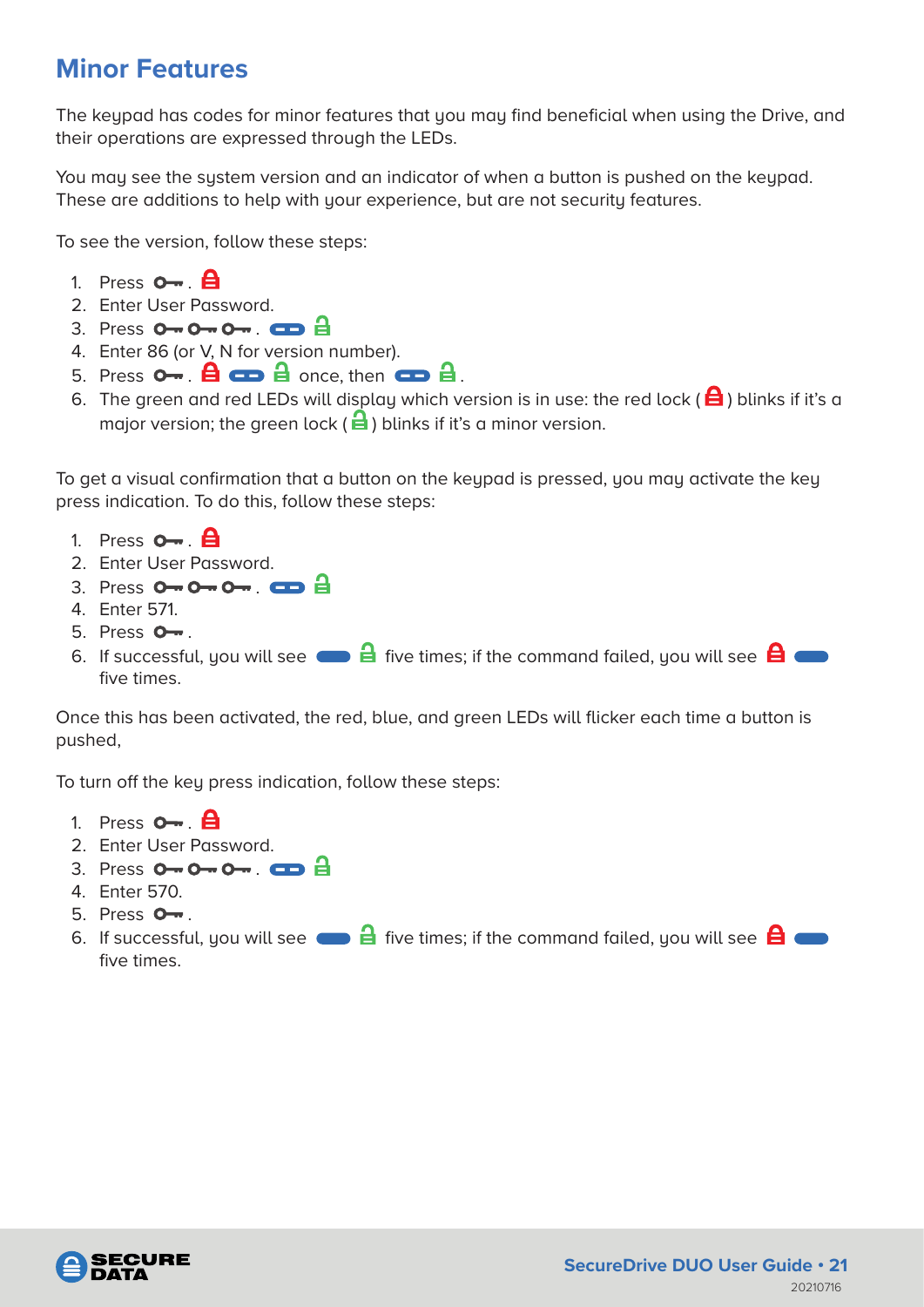# <span id="page-21-0"></span>**SECTION 5: COMMAND QUICK REFERENCE CHARTS**

Please see the following tables for basic commands using the keypad and mobile app features. For keypad features, enter the values in its cell in order from top to bottom. In the adjacent cell to the right are corresponding LED displays on the drive.

To access the part of the manual detailing the function, please click the hyperlink in the function cell.

#### **Getting Started**

| <b>Function</b>                | <b>Keypad</b>                                                                                                               |                                             | <b>User App</b>                                                                                                       |                                                                                                                                                      |
|--------------------------------|-----------------------------------------------------------------------------------------------------------------------------|---------------------------------------------|-----------------------------------------------------------------------------------------------------------------------|------------------------------------------------------------------------------------------------------------------------------------------------------|
| <b>Create User</b><br>Password | $O - r$<br>$0 - 0 -$<br><b>Enter New Password</b><br>Then $O - O -$<br><b>Re-enter Password</b><br>Then $O - O -$           | a an<br>a an<br>£<br>$\bullet$ $\bullet$ 5x | K<br>Create Pageword<br><b>Citiz-Simmax</b><br>Confirm Password<br>Cone Simother                                      | <b>Create Pasaword</b><br>$\left($<br><b>Create Password</b>                                                                                         |
| <b>Change User</b><br>Password | $\Omega$<br><b>Existing Password</b><br>$0 - 0 -$<br>New Password<br>$0 - 0 -$<br><b>Re-enter New Password</b><br>$0 - 0 -$ | 台<br>œ<br>А<br>$\bullet$ $\bullet$ 5x       | $\frac{1}{2}$                                                                                                         | Change Password<br>SEIGED-FR<br>Old Fassword<br><b>Director</b><br>June Patricks<br>Einrite-We<br>control Heavy<br>Case-Detroited<br>Change Password |
| <b>Unlock</b>                  | $\sim$<br><b>Enter Password</b><br>$O-$                                                                                     | А<br>$\ddot{\bullet}$                       | Name <b>O</b><br><b>SECUREDATA</b><br>S/N:SUNVISAYOUB0057<br><b>Name:</b><br><b>SECUREDATA</b><br>5/N:605504403000001 | Univision<br>Libration<br>Initializing Encryption.                                                                                                   |

#### **Basic Commands**

**NOTE:** Unlock Drive with your password, then enter the command to enable or disable the feature. The Drive must be disconnected from your computer to enter password and commands.

| <b>Function</b>                   | <b>Keypad</b> |     | <b>User App</b>    |                                            |  |
|-----------------------------------|---------------|-----|--------------------|--------------------------------------------|--|
| 2-Factor<br>Authentication        | N/A           | N/A | $rac{2FA}{\cdots}$ | <b>OB</b><br>晶<br>2-Factor Authentication  |  |
| Apple Watch                       | N/A           | N/A | P                  | m<br>Enable Apple Watch                    |  |
| <b>Biometric</b><br><b>Unlock</b> | N/A           | N/A | 办                  | 61<br>$\bigcup$<br><b>Biometric Unlock</b> |  |

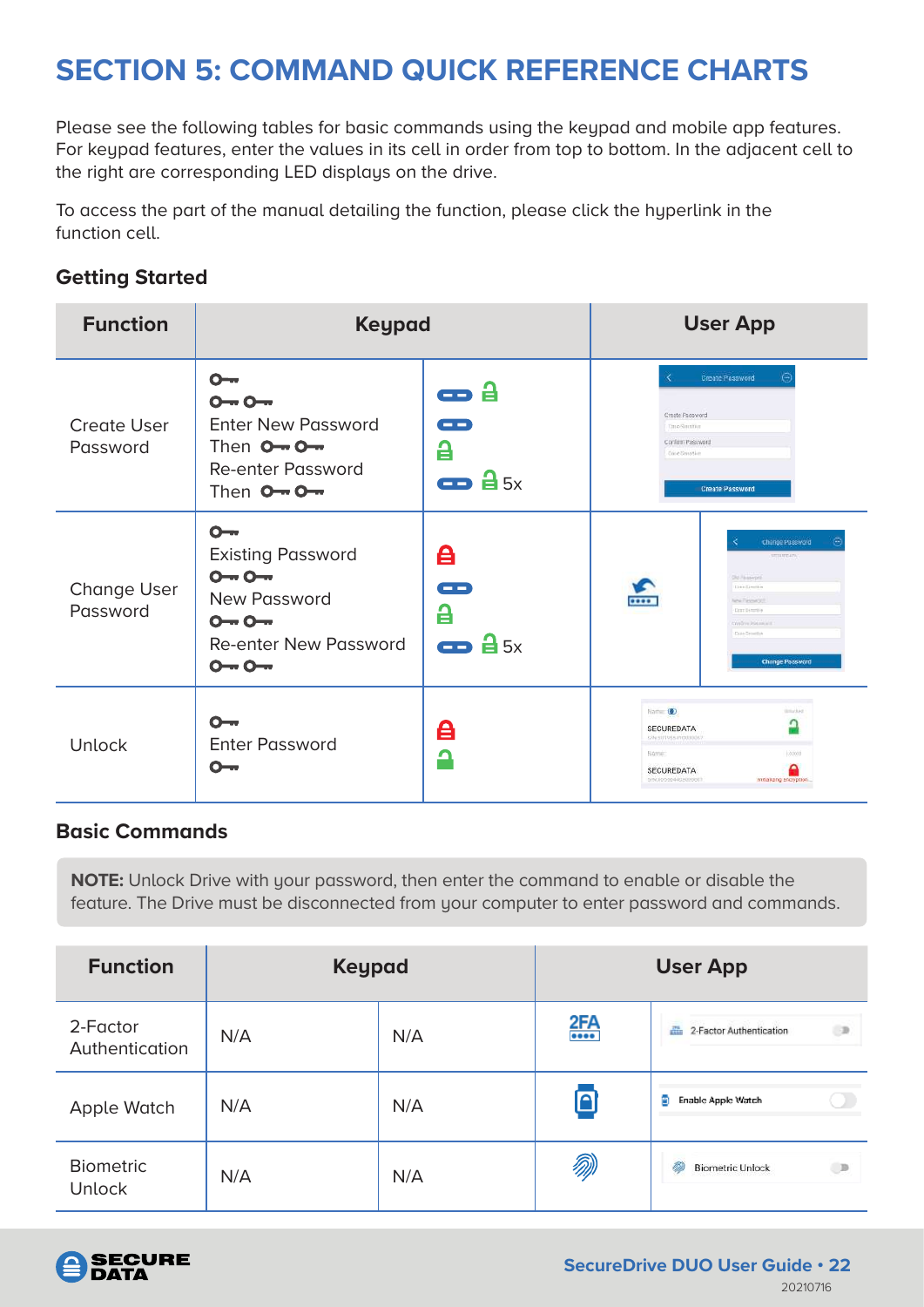| <b>Function</b>                           | <b>Keypad</b>                                                                                                       |                                        | <b>User App</b>           |                                           |
|-------------------------------------------|---------------------------------------------------------------------------------------------------------------------|----------------------------------------|---------------------------|-------------------------------------------|
| Bluetooth,<br>Enable                      | $O - r$<br><b>User Password</b><br>$0 - 0 - 0 -$<br>281<br>$O - r$                                                  | 台<br>æ a<br>$\bullet$ $\bullet$ 5x     | N/A                       | N/A                                       |
| Bluetooth,<br><b>Disable</b>              | $O - r$<br><b>User Password</b><br>$0 - 0 - 0 -$<br>280<br>$O - r$                                                  | 台<br>æ a<br>$\bullet$ $\bullet$ 5x     | N/A                       | N/A                                       |
| Bluetooth<br><b>Status</b>                | $O - r$<br><b>User Password</b><br>$0 - 0 - 0 -$<br>728<br>$O - r$                                                  | 台<br>æ a<br>$\bullet$ $\mathbf{a}$ 5x  | N/A                       | N/A                                       |
| Cancel a<br>Procedure                     | Press and hold<br>$\mathsf{O}\mathsf{m}$                                                                            | None; returns<br>to original<br>status | N/A                       | N/A                                       |
| <b>Change Drive</b><br>Name               | N/A                                                                                                                 | N/A                                    | Change Name<br>SECUREDATA |                                           |
| Inactivity<br>AutoLock,<br>Enable         | $O - r$<br><b>User Password</b><br>$0 - 0 - 0 -$<br>85 (for T, L)<br>$\sim$<br>Enter time<br>$(01 - 60)$<br>$O - r$ | 台<br>台<br>aa k<br>읍<br>읍               |                           | <b>B</b> Inactivity AutoLock<br>5 Minutes |
| Inactivity<br>AutoLock,<br><b>Disable</b> | $O - r$<br><b>User Password</b><br>$0 - 0 - 0 -$<br>85 (for T, L)<br>$O - r$<br>$00\,$<br>$O - r$                   | 台<br>$\mathbf{\Theta}$ a<br>a<br>읍     |                           | <sup>1</sup> Inactivity AutoLock<br>Never |
| Key Press<br><b>Indication ON</b>         | $O - r$<br><b>User Password</b><br>$0 - 0 - 0 -$<br>571<br>$O - r$                                                  | 台<br>e a<br>$\bullet$ $\bullet$ 5x     | N/A                       | N/A                                       |

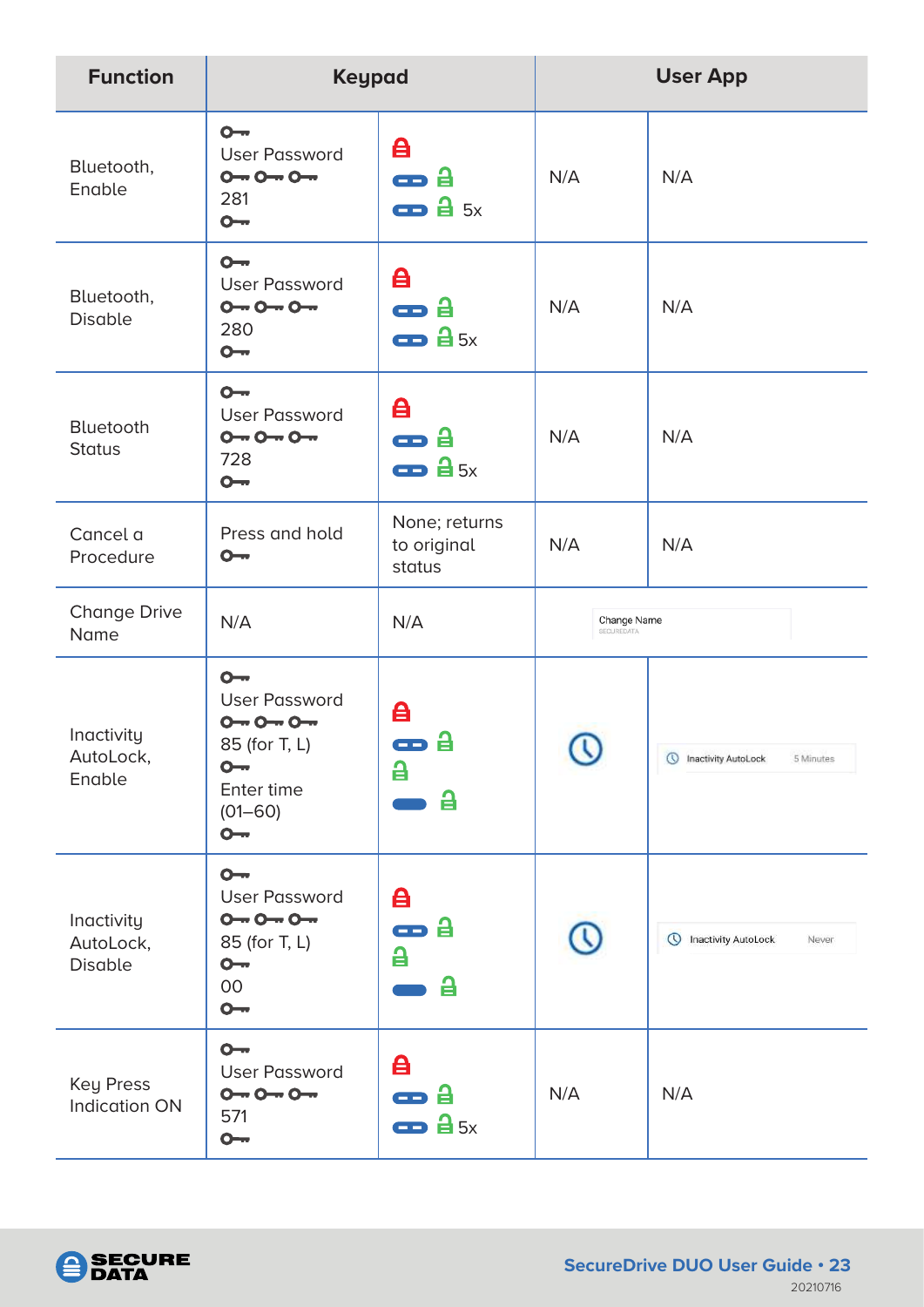| <b>Function</b>                                 | <b>Keypad</b>                                                               |                                    |                    | <b>User App</b>                            |
|-------------------------------------------------|-----------------------------------------------------------------------------|------------------------------------|--------------------|--------------------------------------------|
| <b>Key Press</b><br><b>Indication OFF</b>       | $O - r$<br><b>User Password</b><br>$0 - 0 - 0 -$<br>570<br>$\sim$           | 台<br>æ a<br>$\bullet$ $\bullet$ 5x | N/A                | N/A                                        |
| No Lock on<br><b>Host Restart</b><br>ON         | $O -$<br><b>User Password</b><br>$0 - 0 - 0 -$<br>561<br>$O - r$            | 台<br>æ a<br>$\mathbf{a}$ 5x        | $\mathbf \Theta$   | No Lock On Host Restart                    |
| No Lock on<br><b>Host Restart</b><br><b>OFF</b> | $O -$<br><b>User Password</b><br>$0 - 0 - 0 -$<br>560<br>$\overline{O}$     | 台<br>æ a<br>$\mathbf{a}$ 5x        | $\mathbf \Theta$   | No Lock On Host Restart<br>$\bigcirc$<br>ಾ |
| Password<br>Recovery                            | N/A                                                                         | N/A                                | $\frac{1}{2}$      | Password Recovery                          |
| Read Only                                       | $O - r$<br><b>User Password</b><br>$0 - 0 - 0 -$<br>76 (for R,O)<br>$O - r$ | 台<br>æ a<br>$\frac{1}{2}$ 5x       | X                  | <b>X</b> Read Only                         |
| Read/Write                                      | $O -$<br><b>User Password</b><br>$0 - 0 - 0 -$<br>79 (for R, W)<br>$O -$    | 台<br>$\frac{1}{2}$ 5x              |                    | X Read Only<br>ා                           |
| Remember<br>Password                            | N/A                                                                         | N/A                                | $\frac{1}{\cdots}$ | Remember Password                          |
| Remote Wipe                                     | N/A                                                                         | N/A                                | 小区                 | <b>N</b> Remote Wipe                       |
| Resetting/<br>Deleting the<br><b>Drive</b>      | Press and hold 7<br>and $O -$<br>999<br>Press and hold 7<br>and $O -$       | 自自<br>alternating<br>А             | O                  | Reset Drive                                |
| Step-Away                                       | N/A                                                                         | N/A                                | $\mapsto$          | Step-away AutoLock                         |